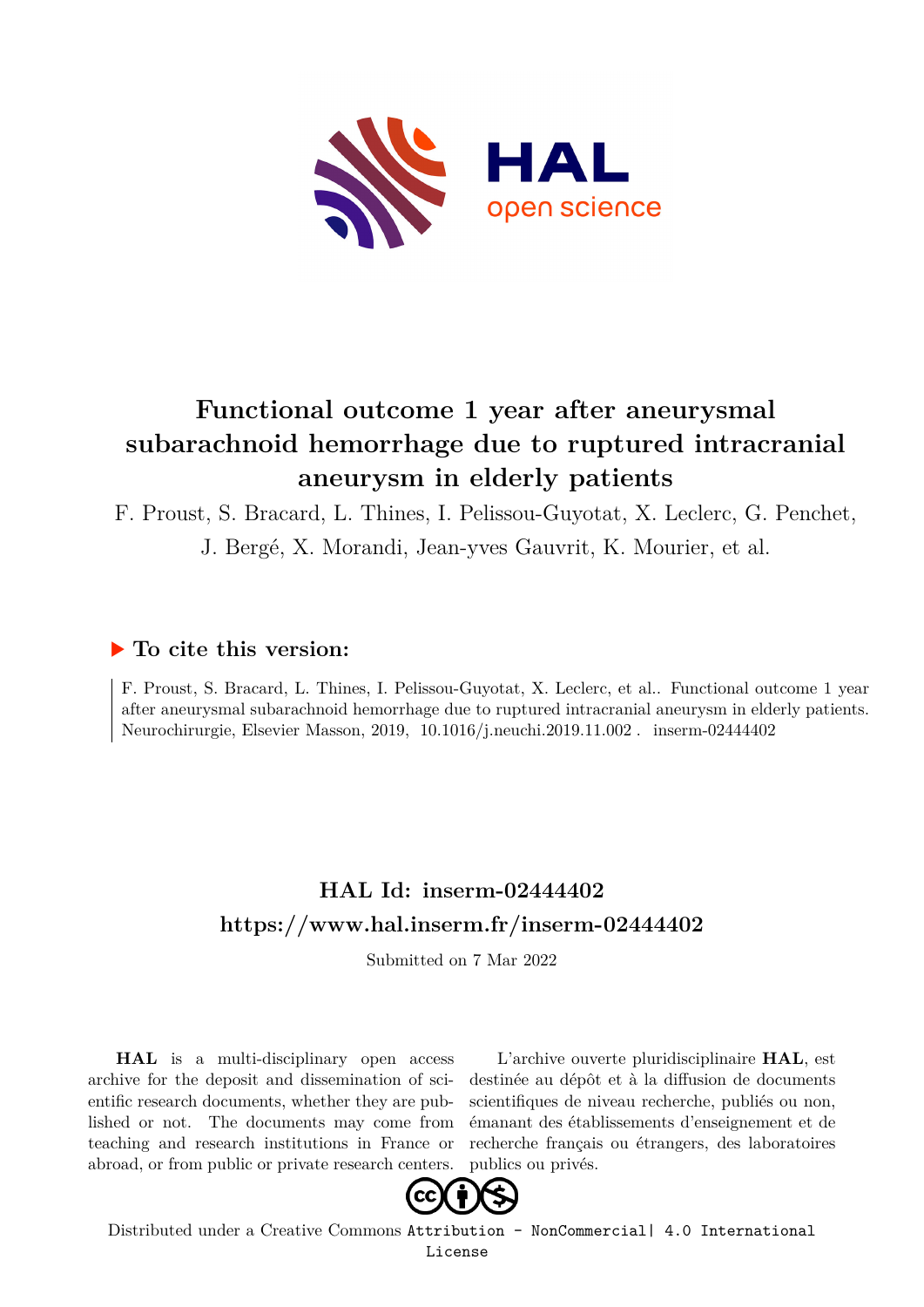#### **TITLE**

FUNCTIONAL OUTCOME 1 YEAR AFTER ANEURYSMAL SUBARACHNOID HEMORRHAGE DUE TO RUPTURED INTRACRANIAL ANEURYSM IN ELDERLY PATIENTS. COVER TITLE: FASHE PROSPECTIVE TRIAL Text Words: 5,147. Figure number: 1. Table number: 4. References number: 45.

#### **Authors**

François Proust, M.D., Ph.D., Serge Bracard, M.D., Ph.D., Laurent Thines, M.D., Ph.D., Isabelle Pelissou-Guyotat, M.D., Xavier Leclerc, M.D., Guillaume Penchet, M.D., Jérome Bergé, M.D, Xavier Morandi, M.D., Jean-Yves Gauvrit, M.D., Klaus Mourier, M.D., Frédéric Ricolfi, M.D., Michel Lonjon, M.D., Jacques Sedat, M.D., Benoit Bataille, M.D., Jean Drouineau, M.D., Thierry Civit, M.D., Elsa Magro, M.D., Hélène Cebula, M.D., Philippe Chassagne, M.D., Philippe David, M.D., Evelyne Emery, M.D., Thomas Gaberel, M.D., Ph.D., Jean Rodolphe Vignes, M.D., Nozar Aghakani, M.D., Luca Troude, M.D., Emmanuel Gay, M.D., Pierre Hughes Roche, M.D., Bernard Irthum, M.D., Jean-Paul Lejeune, M.D., for the FASHE investigators.

CORRESPONDING AUTHOR: FRANÇOIS PROUST, M.D., PH.D. DEPARTMENT OF NEUROSURGERY, HAUTEPIERRE HOSPITAL STRASBOURG UNIVERSITY HOSPITAL, 67098, STRASBOURG, FRANCE DEPARTMENT OF NEUROSURGERY, CHARLES NICOLLE HOSPITAL ROUEN UNIVERSITY HOSPITAL, 76000, ROUEN, FRANCE FAX NUMBER: +33 3 88 12 83 38 TELEPHONE NUMBER: +33 3 88 12 76 12 E-MAIL: FRANCOIS.PROUST@CHRU-STRASBOURG.FR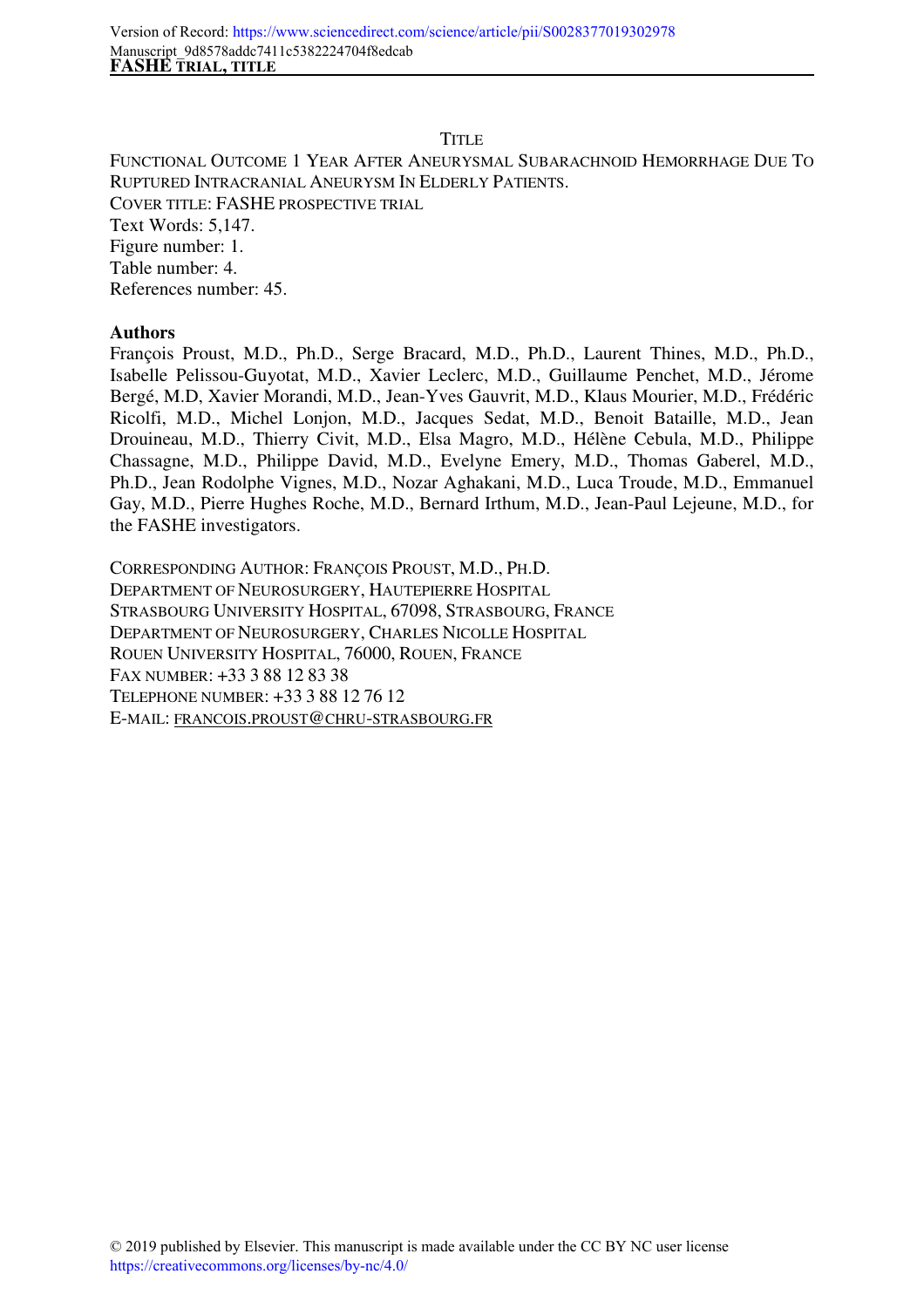# **FUNCTIONAL OUTCOME 1 YEAR AFTER ANEURYSMAL SUBARACHNOID HEMORRHAGE DUE**

# **TO RUPTURED INTRACRANIAL ANEURYSM IN ELDERLY PATIENTS.**

Word number: 5,147.

Figure number: 1.

Table number: 4.

Reference number: 45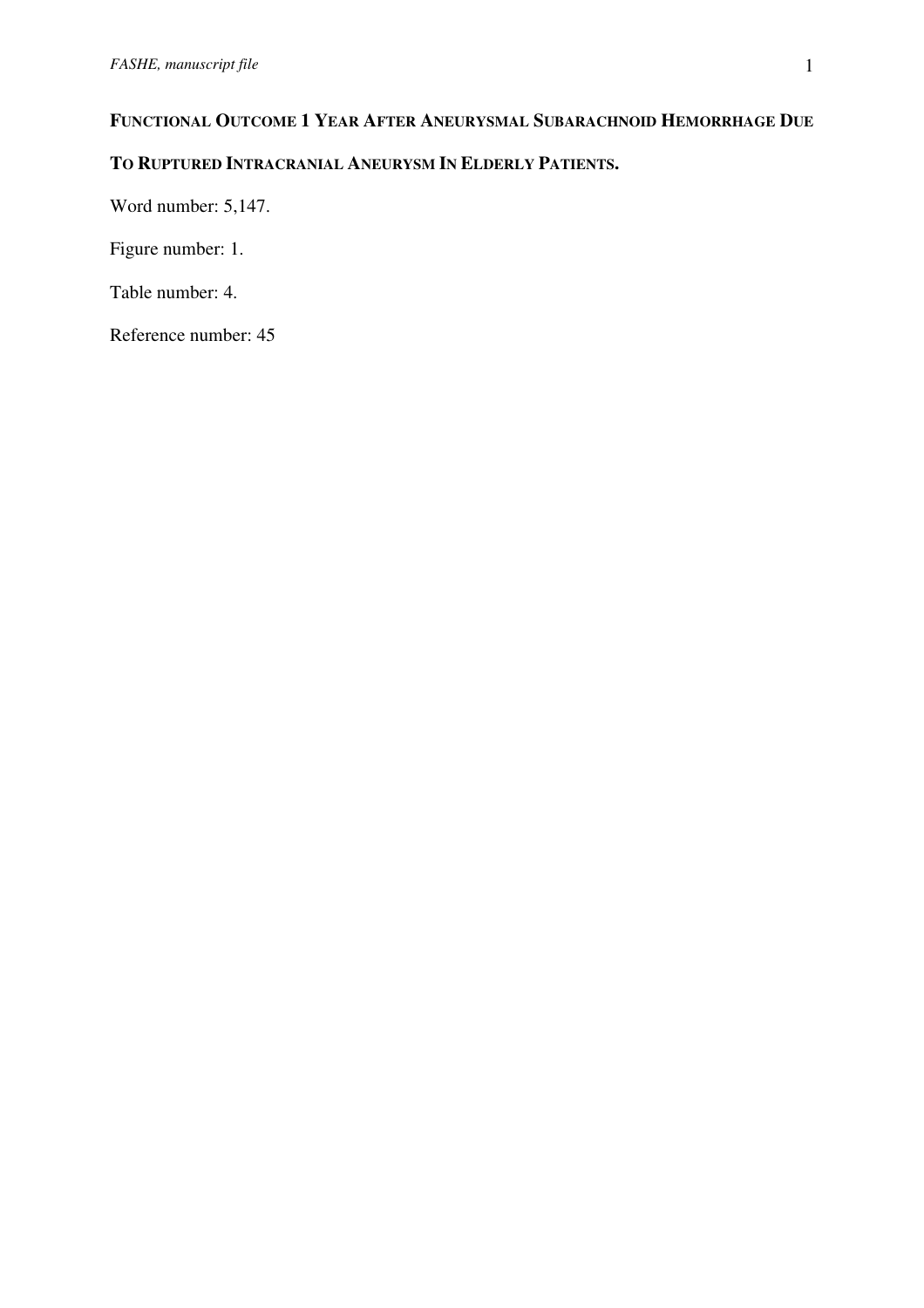#### **Abstract**

## *Background*

Population aging raises questions about extending treatment indications in elderly patients with aneurysmal subarachnoid hemorrhage (aSAH). We therefore assessed functional status 1 year after treatment.

#### *Methods*

This study involved 310 patients, aged over 70 years, with ruptured brain aneurysm, enrolled between 2008 and 2014 in a prospective multicenter trial (FASHE study: NCT00692744) but considered unsuitable for randomization and therefore analyzed in the observational arms of the study: endovascular occlusion (EV), microsurgical exclusion (MS) and conservative treatment. The aims were to assess independence, cognition, autonomy and quality of life (QOL) at 1 year post-treatment, using questionnaires (MMSE, ADLI, IADL, EORTC-QLQ-C30) filled in by independent nurses after discharge.

#### *Results*

The 310 patients received the following treatments: 208 underwent EV (67.1%), 54 MS (17.4%) and 48 were conservatively managed (15.5%). At 1 year, independence rates for patients admitted with good clinical status (WFNS I-III) were, according to the aneurysm exclusion procedure (EV, MS or conservative), 58.9%, 50% and 12.1% respectively. MMSE score was pathological in 26 of the 112 EV patients (23.2%), 10 of the 25 MS patients (40%) and 4 of the 9 patients treated conservatively (44%), without any statistically significant difference [Pearson's  $\chi^2$  test, F ratio = 4.29; p = 0.11]. Regarding QoL, overall score was similar between the EV and MS cohorts, but significantly lower with conservative treatment.

# *Conclusion*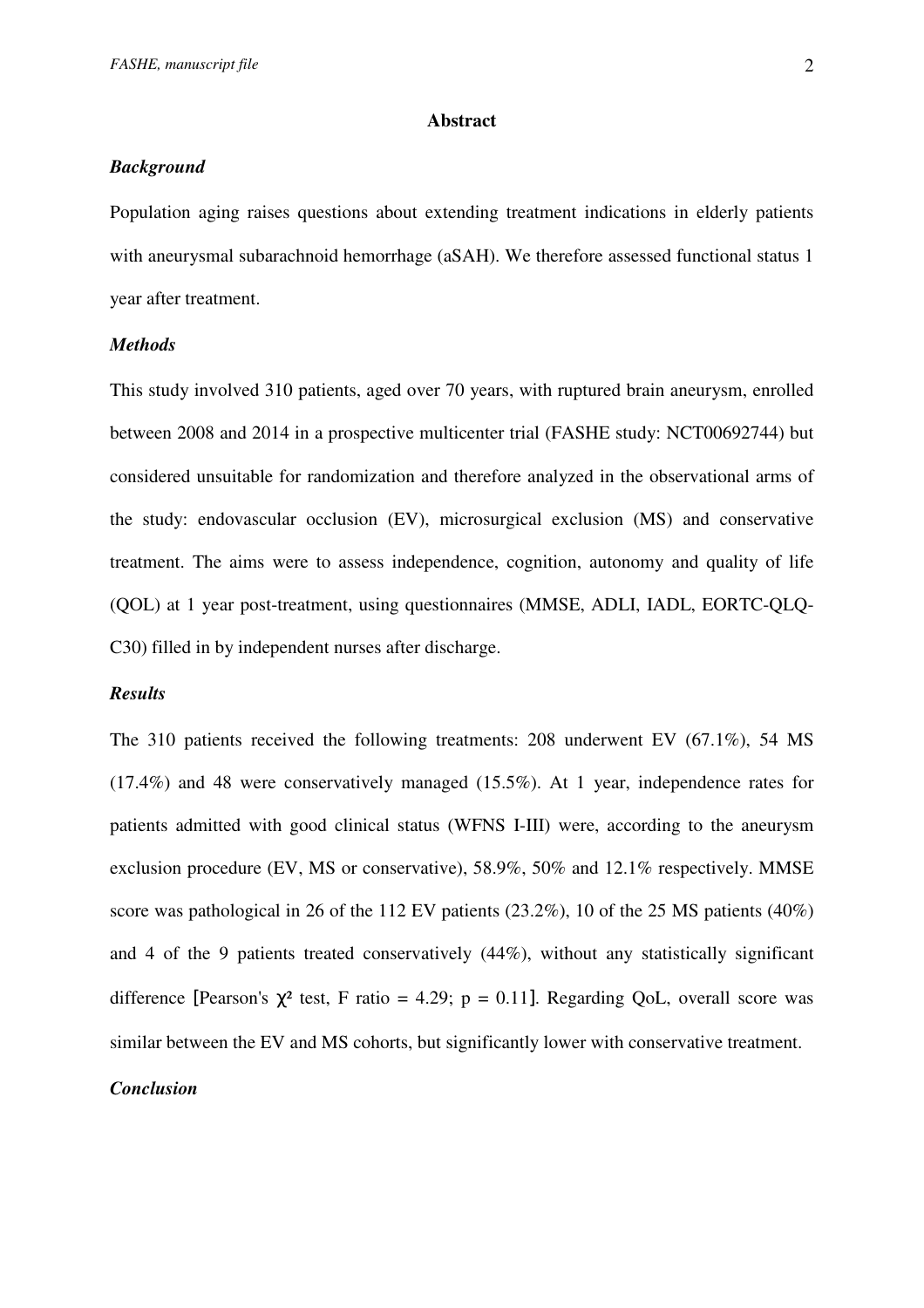Elderly patients in good clinical condition with aSAH should be treated regardless of associated comorbidities. Curative treatment (EV or MS) reduced mortality without increasing dependence, in comparison with conservative treatment.

#### **Key-words**

Intracranial aneurysm - Subarachnoid hemorrhage – Elderly – Quality of Life – Autonomy.

### **Introduction**

Population aging in Western countries raises questions about extending treatment indications in elderly patients with aneurysmal subarachnoid hemorrhage (aSAH). According to retrospective studies, natural history and clinical outcome at 3 months after endovascular coiling (EV) (1-11) or microsurgical clipping (MS)  $(6, 7, 11-16)$  are favorable only in 50-60% of patients older than 70 years. Of note, this trend is also confirmed in patients in their  $8<sup>th</sup>$  or 9<sup>th</sup> decade of life (17-20). Widespread of interventional neuroradiology has made EV treatment predominant over MS, especially in light of guidelines issued following the International Subarachnoid Aneurysm Trial (ISAT) studies (22-25). However, of MS treatment still has a role to play in this category of patients according to post-hoc analysis of the ISAT database in a subgroup of subjects older than 65 years of age (6). Widening treatment indications for ruptured aneurysm to the elderly and, more importantly, deciding between EV or MS treatments obviously requires better understanding of the outcome and likely future that can be expected for patients. So far, no prospective studies have analyzed cognitive outcome, autonomy and quality of life (QOL) following aSAH in this age group. These are significant research questions in a society so strongly centered around the wellbeing of its members.

The FASHE (French Aneurysmal Subarachnoid Hemorrhage in the Elderly collaborative group) trial (ClinicalTrials.gov identifier NCT00692744, Rouen University Hospital, Protocol Recorded 2007/042 / HP) was a multicenter standard-care study (2008-2014) aiming to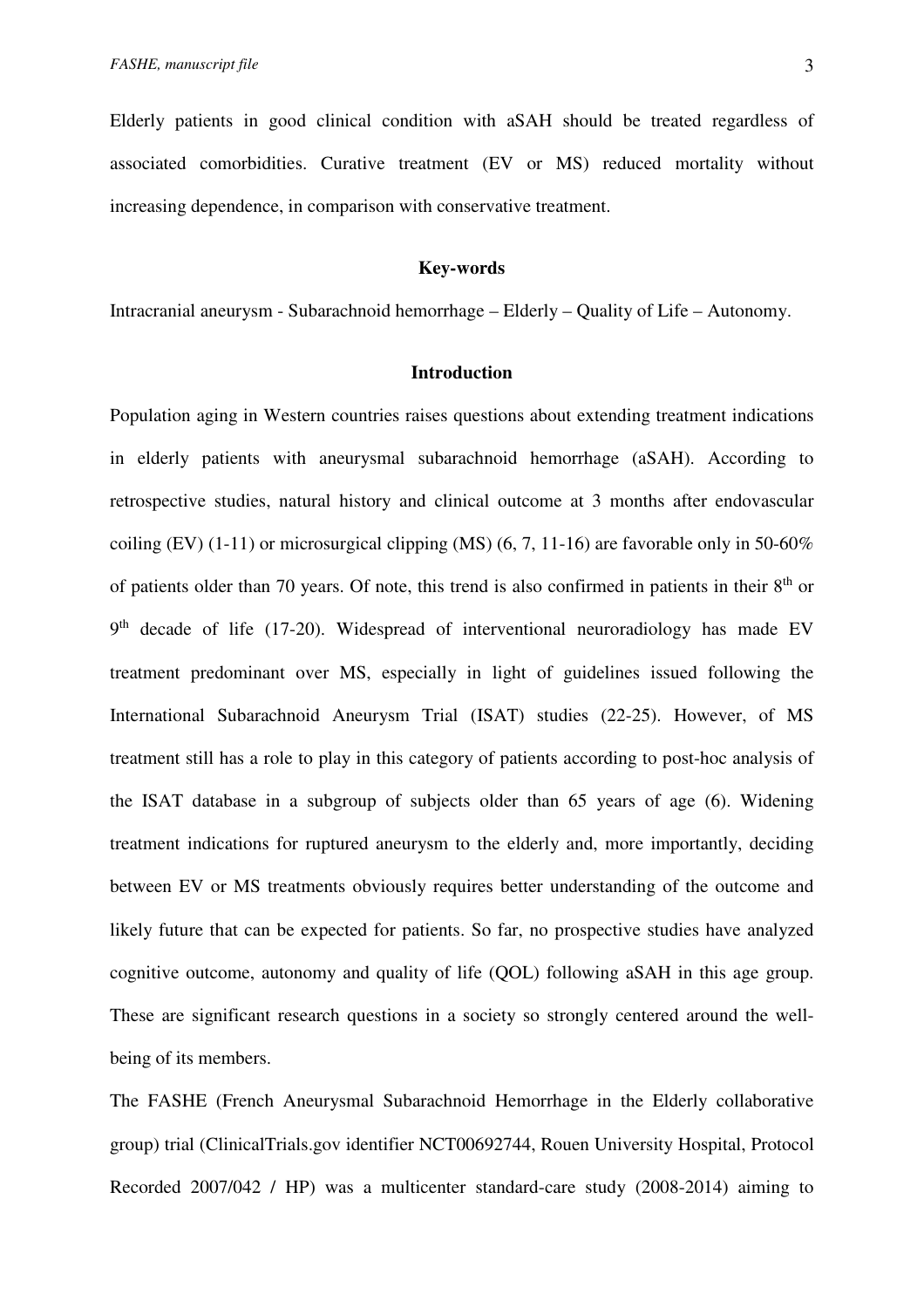randomize subjects over 70 years of age and compare functional outcome at 1 year after EV vs. MS treatment. Initial results in 41 randomized patients among the 351 eligible patients revealed no difference between the 2 arms (26). Hence, the steering committee decided to cease randomization, leaving the remaining 310 patients outside the original trial, but included and analyzed in 3 longitudinal prospective observational cohorts according to type of treatment (EV, MS, or conservative).

The objective of the current study was to prospectively evaluate (by an independent observer) the above outcome measures (independence, cognitive, autonomy, and quality of life) of these 310 patients at 1 year.

#### **Patients and methods**

#### *Study design*

A multicenter prospective observational longitudinal study conducted in 14 French hospital centers (Besançon, Bordeaux, Caen, Clermont-Ferrand, Dijon, Grenoble, Lille, Lyon, Marseille, Nancy, Nice, Paris Kremlin-Bicêtre, Poitiers, Rennes, Rouen, Toulouse), enrolled only patients above 70 years of age, admitted between November 1, 2008 and October 30, 2012 for ruptured intracranial aneurysm responsible for SAH. This was a clinical standard-ofcare study according to the French law of August 9, 2004 (application March 9, 2007) (ClinicalTrials.gov identifier: NCT00692744, Rouen University Protocol Hospital, 2007/042 / HP), no modifying the standard practices of the participating teams.

The primary objective was to assess the proportion of patients with modified Rankin Scale score (mRS)  $\leq$  2 (independent) at 1 year in each of the 3 prospective cohorts. The secondary objectives were to assess cognitive performance, autonomy and quality of life at 1 year. Quality control throughout the trial was conducted by a Clinical Research Associate, who continued to supervise the analytical process after the trial was closed in November 2013, and made the database available in September 2015 for further subgroup analysis.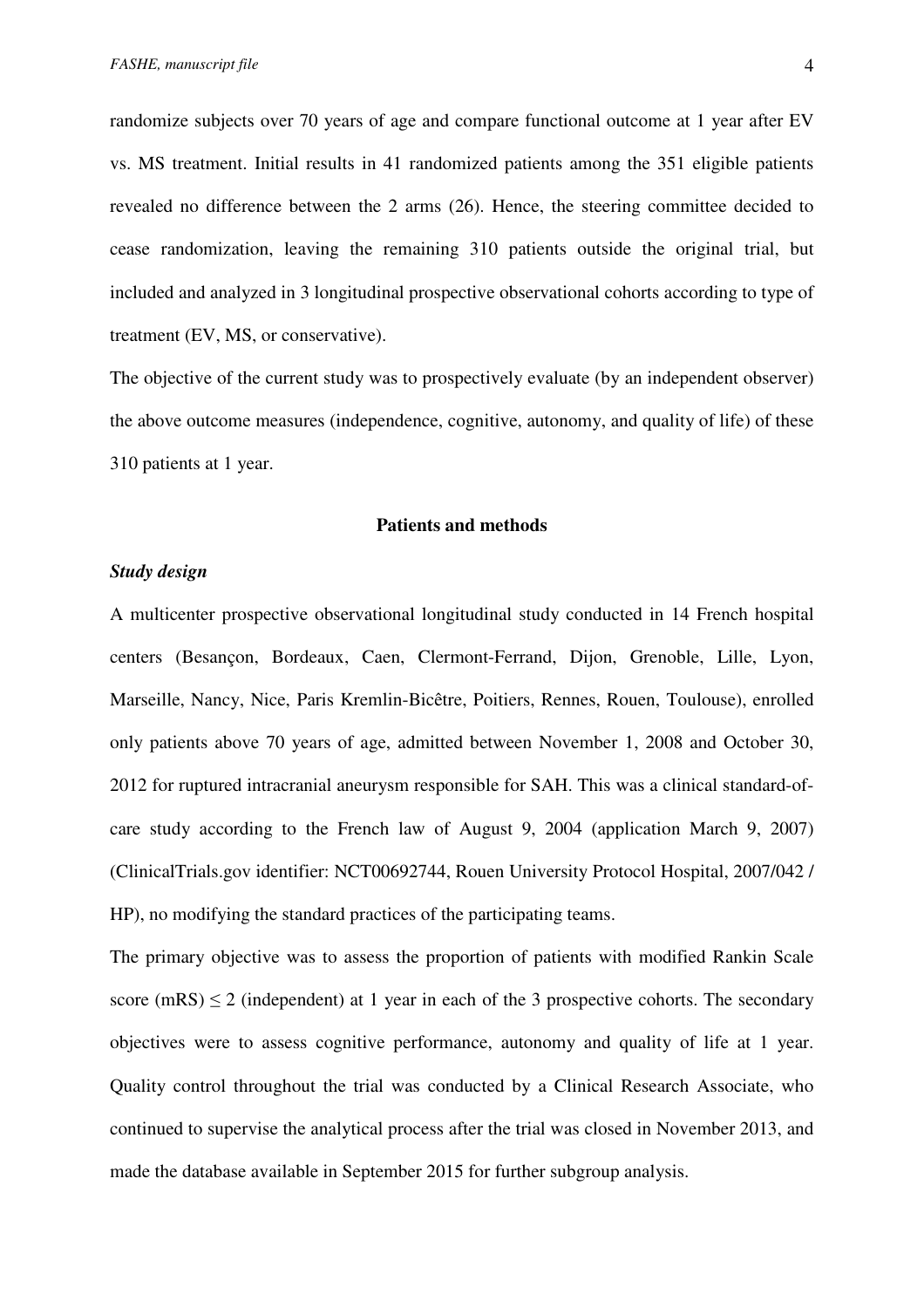#### *Population*

Patients met the following inclusion criteria: 1) age  $\geq 70$  years; 2) subarachnoid hemorrhage (SAH) diagnosed by CT or lumbar puncture, classified according to the World Federation of Neurological Surgeons (WFNS) scale and dichotomized as good (WFNS I-III) or poor (WFNS IV) general clinical status on admission (27); 3) confirmation of ruptured intracranial aneurysm on cerebral angiography or CT angiography; 4) consensus in the multidisciplinary neurovascular team (neuro-anesthetist, interventional neuroradiologist and neurosurgeon) regarding optimal treatment of the aneurysm: coiling by EV, clipping by MS or conservative (all procedures being performed by senior endovascular or vascular neurosurgeons); and 5) appropriate informed consent of patients and relatives according to criteria established by the Regional Ethics Committee. The exclusion criteria were: non-aneurysmal SAH, WFNS V, and history of psychiatric disorder or stroke.

## *Methodology*

The clinical condition of each patient was graded according to the WFNS. Comorbidity was classified according to Charlson's scale (28). Based on CT scan, bleeding severity was classified according to Fisher's classification (29). Aneurysm locations comprised: anterior cerebral artery (ACA), internal cerebral artery (ICA) and middle cerebral artery (MCA); size was measured according to the largest saccular diameter. Outcome data were collected on interview by an independent nurse appointed by the hospital directorate of clinical research and investigations, at discharge and at 2, 6 and 12 months. The primary endpoint was modified Rankin Scale (mRS) (30), classifying patients as independent (mRS  $\leq$ 2), dependent (mRS 3-5) or deceased (mRS 6). The causes of morbidity and mortality (mRS 3-6), determined by the principal investigators (FP, SB), were classified as: initial bleeding, rebleeding, procedural ischemia or hemorrhage, non-procedural ischemia, hydrocephalus, and medical (infectious, hyponatremia or cardiopathy). Functional assessment considered multiple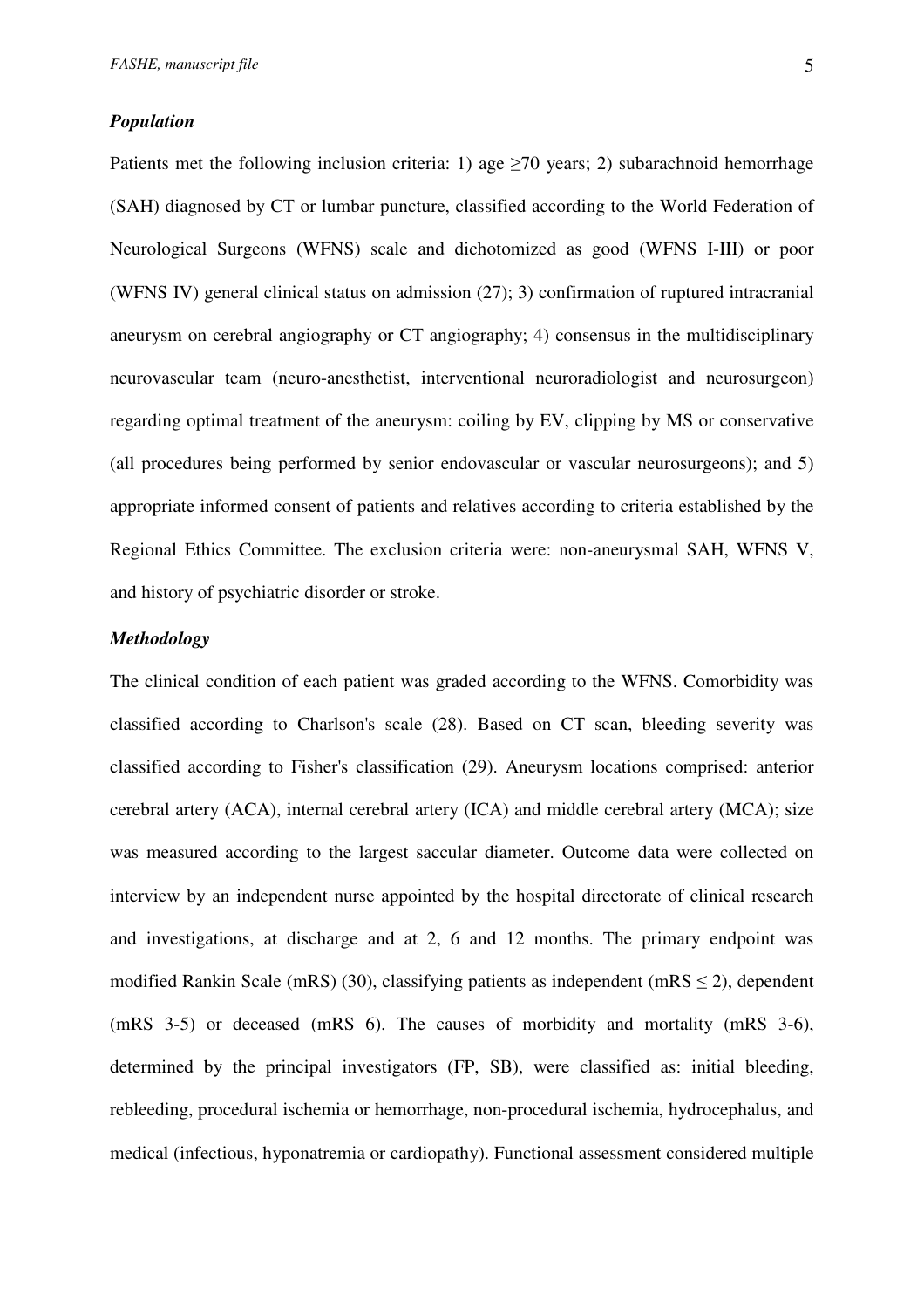additional outcome measures. Cognitive impairment was assessed on the mini-mental state examination (MMSE) as MMSE score was <23 (31, 32). Independence was assessed on the Activities of Daily Living Index (ADLI) scale [independence, score  $\geq$  4] (33) and the Lawton Instrumental Activities of Daily Living (IADL) scale  $[0 =$  dysautonomia to  $8 =$  autonomy] (34). Quality of life (QoL) was evaluated on the international EORTC-QLQ-C30 questionnaire (35), scored on 30 items (version 3), including: global health status, 5 functional scales (physical, role, emotional, cognitive and social), 3 symptom scales (fatigue, nausea and vomiting, pain), and 6 single items (dyspnea, insomnia, appetite loss, constipation, diarrhea). The scales and single-item measures (appendix) ranged from 0 to 100, higher scores corresponding to higher response levels: thus, a high score for global health status/QoL represented high QoL, a high score for a functional scale represented a high level of functioning, and a high score for a symptom scale or item represented a high level of symptomatology/problems.

#### *Statistical analysis*

Quantitative variables such as age were expressed as mean ± standard deviation, with twogroup comparisons using Student's t-test. Categorical variables (gender, ratio, WFNS classification, Fisher's classification, topography and size of aneurysm, mRS and causes of unfavorable outcome) were expressed as proportions with 95% confidence intervals (95% CI), with comparison using Pearson's chi-squared test or Fisher's exact test as appropriate. Pvalue less than 0.05 were considered significant.

#### **Results**

Between November 2008 and October 2012, the 310 patients, included prospectively with mean time to admission after aneurysmal rupture of  $1.9 \pm 5$  days [95% CI, 1.3-2.5], were treated as follows: EV for 208 (67.1%), MC for 54 (17.4%) and conservative treatment for 48  $(15.5\%).$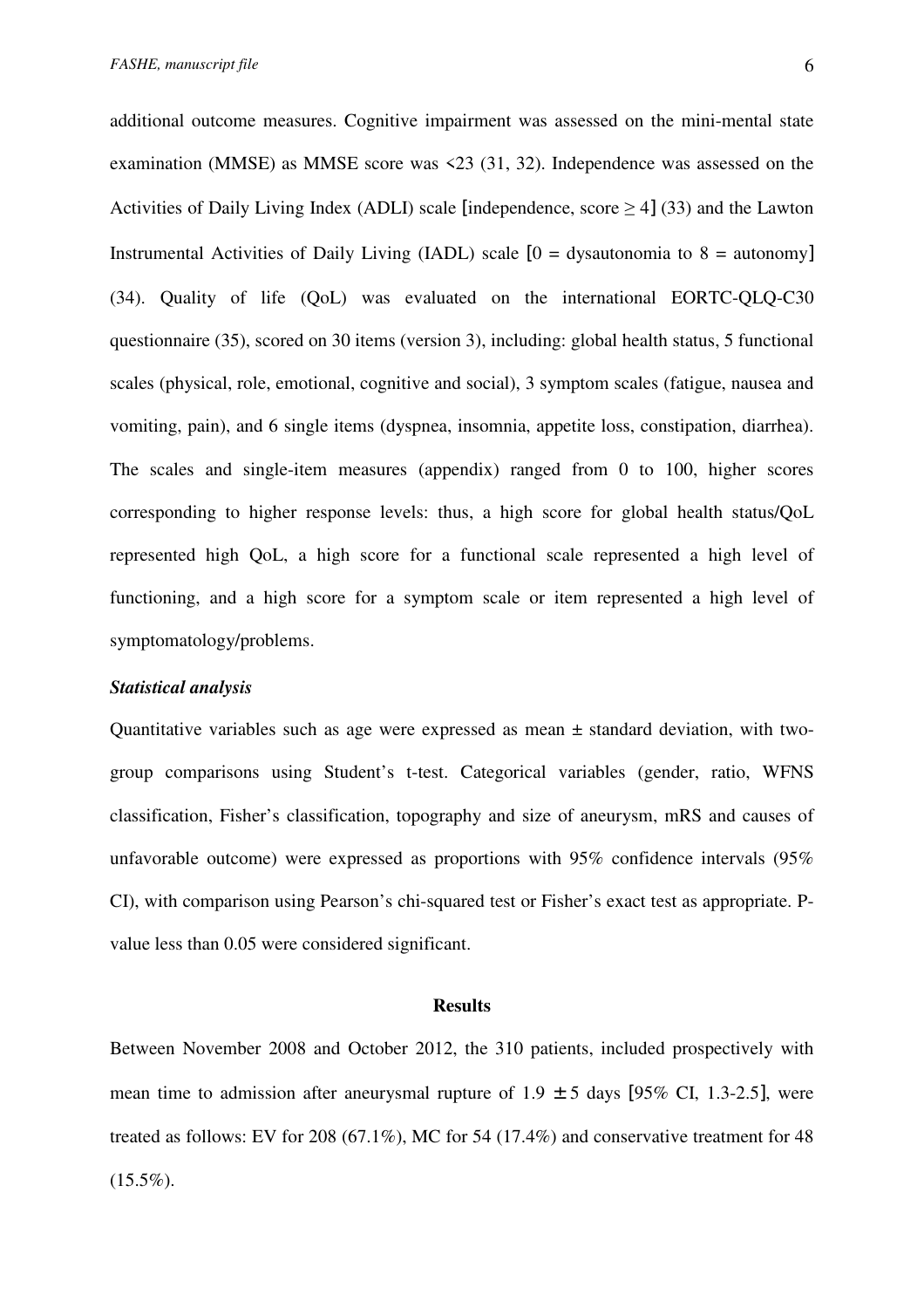#### *Baseline characteristics of population*

There was large female predominance in all 3 cohorts, but significant differences [F ratio = 34.2,  $p \le 0.0001$  in mean age, which was higher in the conservative treatment group (Table 1). The educational level differed little between the 3 cohorts, although the rate of higher education was greater in the EV and MS cohorts.

Mean Charlson score was significantly different between the 3 cohorts [F ratio = 4.15,  $p =$ 0.0016]: compared to the EV arm scores were higher in conservative arm and lower in the MS arm. Among vascular risk factors, only hypertension was distributed differently between arms  $[\chi2 = 10.4, p = 0.0056].$ 

SAH characteristics (WFNS and Fisher) were similar between the 3 arms. Aneurysm location differed, with predominance of anterior communicating artery aneurysms in the EV arm and predominance of MCA aneurysms in the MS arm  $[\chi^2 = 28.2, p \le 0.0001]$ , while in the conservative arm the distribution of locations was that observed in the global population. All other aneurysm characteristics (diameter, neck size, multiple aneurysms) were similar in all 3 arms.

## *Independence, dependency and mortality*

At discharge (Table 2), for the 252 patients WFNS score I-III at admission, the independence rate was 38.2% (n = 96), dependency rate 47.1% (n = 118), and mortality rate 14.7% (n = 37). For the 58 WFNS IV patients, rates were  $3.4\%$  (n = 2),  $55.2\%$  (n = 32) and  $41.4\%$  (n = 24), respectively.

At discharge, all causes (Table 3) of dependence and mortality were significantly more frequent in the conservative treatment cohort than in the other 2 (Pearson's  $χ²$  test, F ratio = 10.3; p = 0.0055). Procedural events were more frequent in the MS than in the EV cohort, due to a higher rate of ischemia (Fisher's exact test, odds ratio =  $0.305$  [95% CI, 0.09-1.01]; p = 0.02). The rate of post-procedural rebleeding was respectively 1.5% and 1.9% in the EV and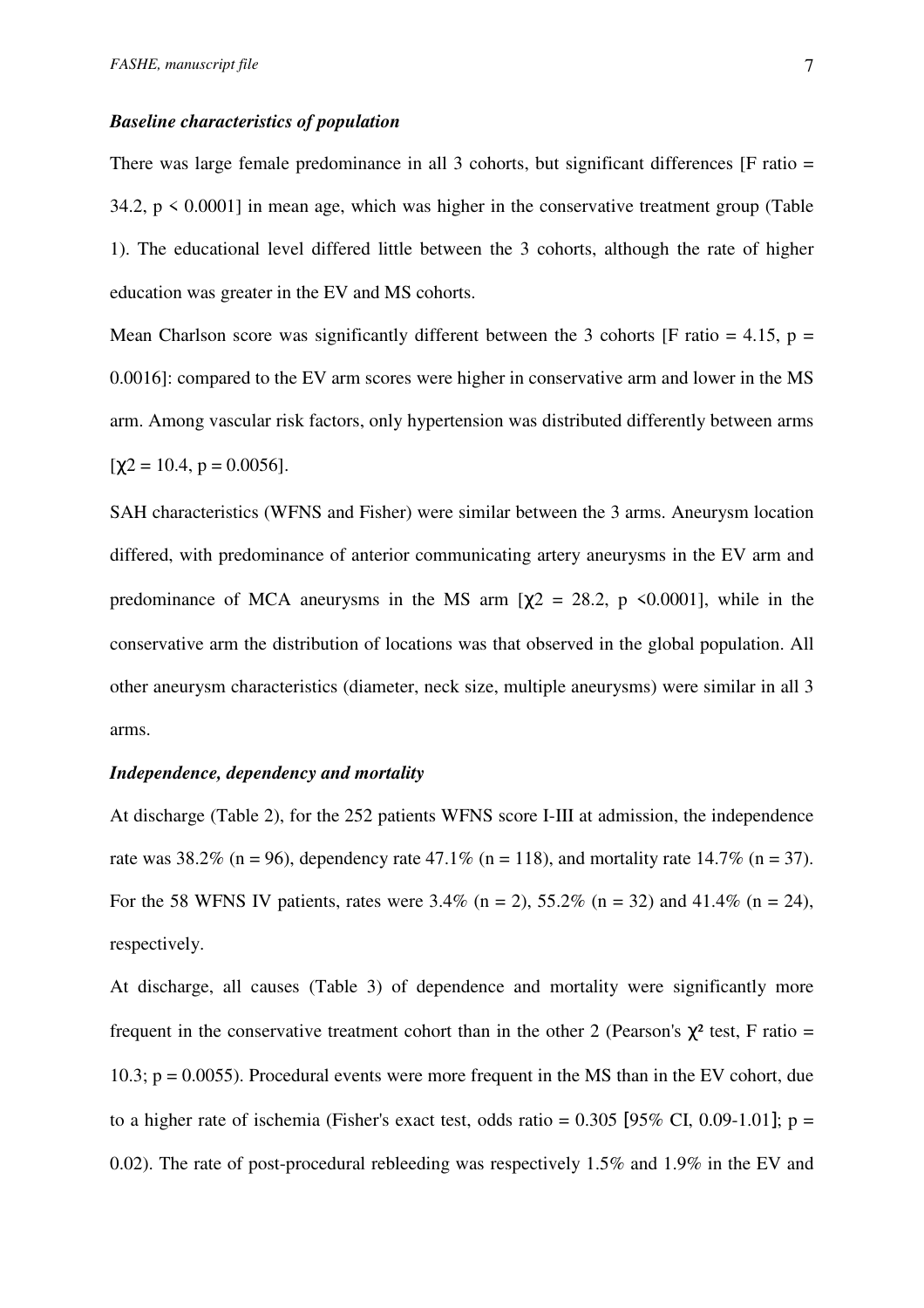MS cohorts, but was responsible for a 25% morbidity and mortality rate  $(n = 12)$  in the conservative treatment cohort (in which 9 patients presented with WFNS I-III on admission). In the first year following the aSAH (Table 2), independence improved regardless of clinical status at admission. At 12 months (41 patients lost to follow-up, 13.2%), the independence rate among the 252 patients admitted with WFNS I-III increased to  $52.8\%$  (n = 133), the dependence rate decreased to 13.2% (n = 33) and the mortality rate was to 22.2% (n = 56). Among the 58 patients admitted with WFNS IV, these rates were respectively 10.3% ( $n = 6$ ), 10.3% (n = 6) and 60.4% (n = 58).

According to treatment procedure (EV, MS or conservative), the independence rates of patients admitted with WFNS I-III were 58.9%, 50% and 12.1% respectively, while the dependence rate was similar in the 3 arms: respectively, 11%, 19.6% and 18.2% (Figure 1). Thus, curative treatment (EV and MS) decreased mortality without increasing dependence. On the other hand, in WFNS IV patients, MS treatment increased dependence, at 37.5%, compared with the other 2 arms.

#### *Functional outcome at 1 year*

At 1 year, MMSE (Table 4) was administered to 116 (83.5%) of the 139 independent patients, and 30 (76.9%) of the 39 dependent patients. The test revealed pathological findings  $(23)$  in 18 (15.5%) of the independent and 22 (73.3%) of the dependent patients. Analyzing the group of independent patients according to occlusion procedure, MMSE scores were pathological in 14 (14.9%) of the 94 EV patients, 4 (21.1%) of the 19 MS patients and none of the 3 managed conservatively, without significant difference. In the total population (regardless of independence), MMSE score was pathological in 26 (23.2%) of the 112 EV patients, 10 (40%) of the 25 MS patients and 4 (44%) of the 9 treated conservatively, without significant difference [Pearson's  $\chi^2$  test, F ratio = 4.29; p = 0.11].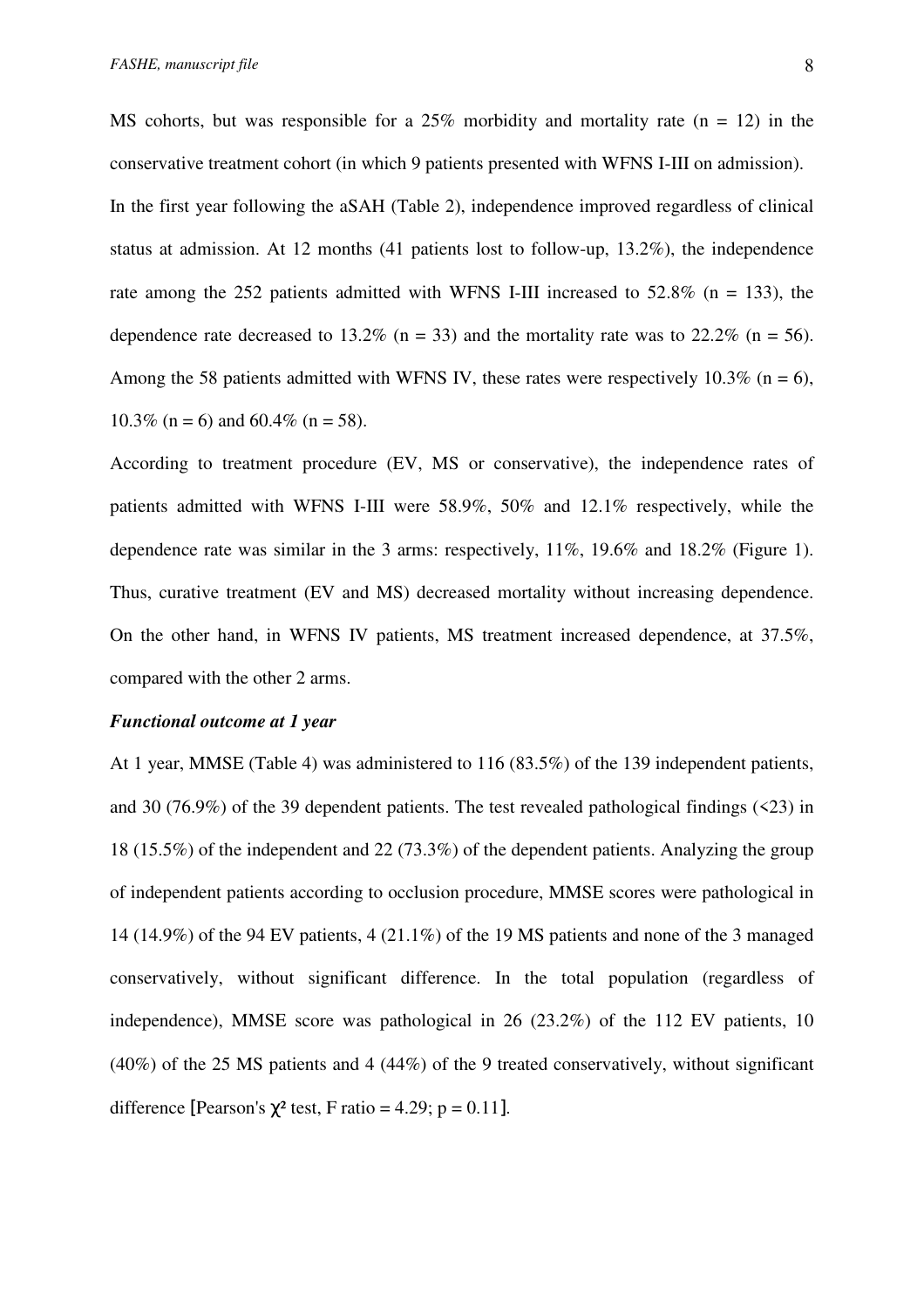Mean autonomy scores in the whole evaluated cohort were  $5.2 \pm 0.1$  for ADLI and  $6.1 \pm 0.2$ for IADL (Table 4). According to occlusion procedure, ADLI and IADL scores significantly differed between MS (respectively:  $4.7 \pm 0.3$ , p  $\le 0.01$ ;  $5.5 \pm 0.4$ , p  $\le 0.05$ ) and conservative treatment (respectively:  $4.2 \pm 0.4$ , p  $\le 0.002$ ;  $3.6 \pm 0.7$ , p  $\le 0.0001$ ).

Regarding QoL (Table 4), overall score was similar between the EV and MS cohorts, but significantly lower in the conservative treatment cohort, and the same held for the physical, cognitive and social functioning scores. Emotional functioning was significantly lower in the MS and conservative treatment cohorts.

Regarding symptoms and items, fatigue scores, nausea, dyspnea and loss of appetite were significantly frequent in the conservative treatment cohort. Insomnia was significantly more common in the MS cohort. Financial difficulties mainly concerned the conservative treatment cohort.

#### **Discussion**

Analysis of the 310 patients in the FASHE trial revealed that 58.9%, 50% and 12.1% of the patients aged 70 years and over admitted with WFNS I-III following aSAH had undergone EV, MS and conservative treatment, respectively. For patients with WFNS IV-V on admission, MS treatment was associated with 37.5% dependence. Cognitive outcome was similar in all 3 arms, while independence and QoL were mainly impaired in patients in the conservative treatment cohort.

Conservative treatment has long been an ethically sound option for the management of elderly patients with aSAH, given the expected poor functional prognosis. According to the literature, this strategy entails low independence and high mortality (14, 36), nonetheless previous studies failed to identifying the exact causes for this poor outcome. The present series confirmed these results: rates of dependence and of mortality for patients with WFNS I-III at admission were 18.2% and 63.6% respectively; however, the study was able to establish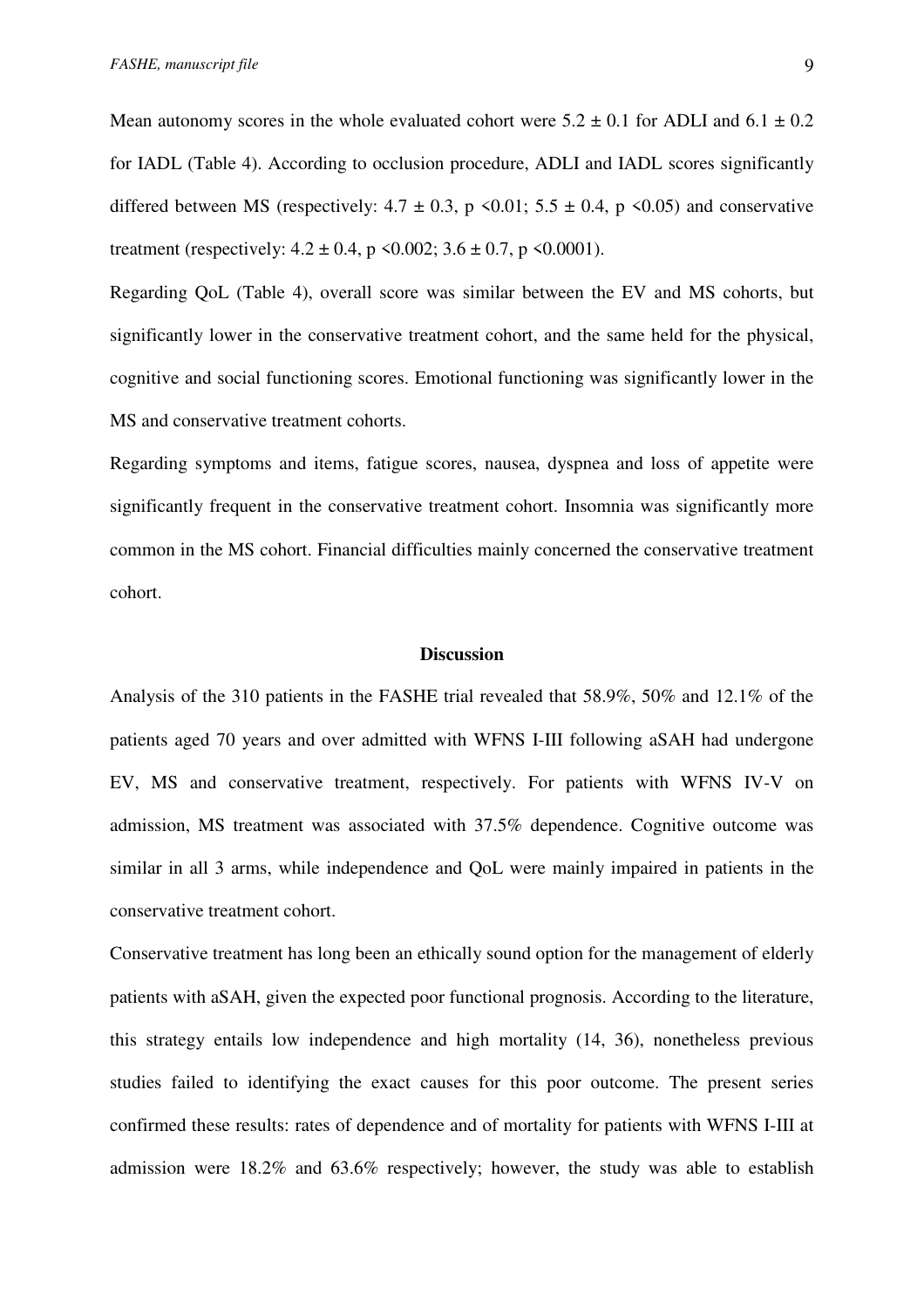direct causality. The causes of dependence and mortality were dominated by initial SAH (37.5%), followed by rebleeding in 12 patients (25%) despite good initial clinical status (WFNS I-III) in 9 of them. The rebleeding rate in the literature was 15% for elderly patients treated with SAH without occluding the ruptured aneurysm (17, 37). Thus, in elderly patients with conservative treatment, rebleeding is the major cause of morbidity and mortality. Interventional treatment, whether EV or MS, is indispensable for patients in good clinical condition on admission, regardless of the severity of the associated comorbidities.

However, recent retrospective series of EV and MS reported favorable progression in 25-60% of patients, and a significant reduction of mortality (6, 10, 11, 14, 16, 21, 38, 39). The present prospective series showed that, after EV or MS treatment, patients with good initial clinical status (WFNS I-III) not only had relatively low mortality (between 15% and 18%); more importantly, the proportion of dependent patients was identical to that in younger patients. In contrast, in patients admitted with WFNS IV, the dependency rate was higher after MS (37.5%) compared to the EV group. This finding is to be considered with caution, as the sample was small and the surgery was for patients with cerebral hemorrhage. Overall, interventional treatments significantly decrease mortality without increasing dependence, or the socio-economic cost of caring for these elderly patients.

During the last two decades, the ISAT study confirmed the interest of endovascular procedures in the treatment of cerebral aneurysm (2, 5, 40, 41). The present prospective study confirmed the predominance of EV treatment in France: 67.1% of patients were treated using this procedure, despite inclusion in FASHE by teams composed of vascular neurosurgeons (16). This raises questions as to the current role of MS in this age group, in agreement with Smith et al. (21) in their broad review of retrospective series published between 1995 and 2008, reporting more favorable results after EV occlusion than MS clipping of ruptured and unruptured intracranial aneurysms in elderly subjects. However, these results from a non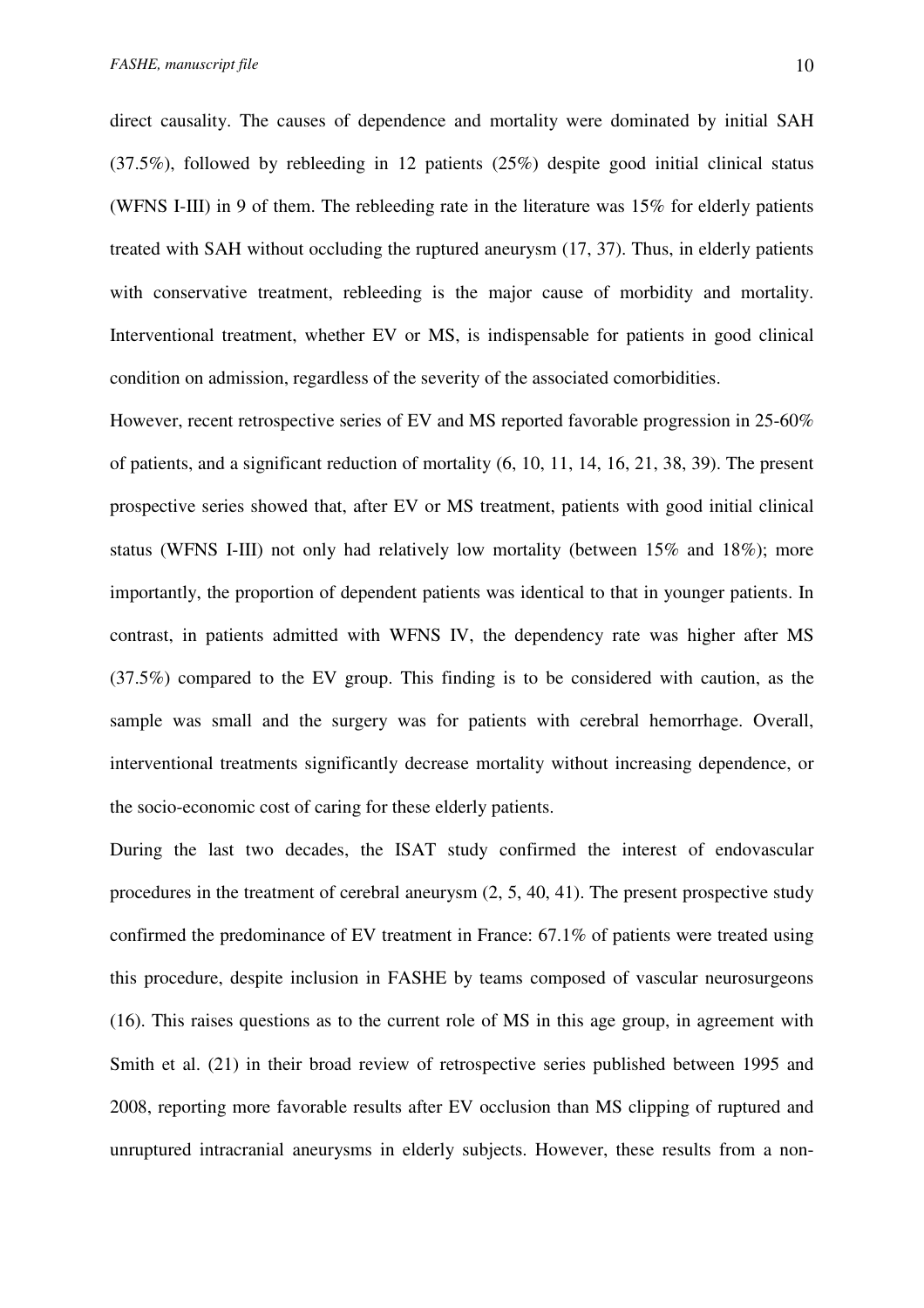exhaustive analysis of retrospective series were not reinforced by randomized controlled studies comparing the 2 interventional procedures (coiling vs clipping) in the elderly. Rittleford et al. (6) compared 128 EV vs. 140 MS procedures, and reported that clinical progression was significantly more favorable after EV treatment for ICA aneurysm, and after MS clipping for MCA aneurysm. Proust et al. (26), in the randomized stage of the FASHE trial, compared 2 groups of 20 patients 1 year after aneurysm rupture and did not observe any significant difference in the rate of independence. In the EV and MS cohorts prospectively reported in the present study, choice of treatment was based on a multidisciplinary discussion, and rates of independence, dependence and mortality were similar. Thus, in case of optimized treatment, MS clipping still has a role, because there are situations of high risk of post-EV ischemia in the elderly subjects: difficult EV navigation due to arterial sinuosity or atherosclerosis in large arteries or complex aneurysmal sac obliges the neuroradiology team to associate complementary techniques to coiling, such as stenting or remodeling.

To our knowledge, prospective evaluation of cognition, daily living activities and QoL in the elderly population after ruptured intracranial aneurism is rare. The only noteworthy study was a recent meta-analysis by Smith et al. that assessed QoL using formulas that converted mRS or GOS scores from retrospective series of elderly patients (21). They concluded that QoL was better preserved after EV than MS treatment regardless of whether the aneurysm was ruptured or unruptured. This extrapolation from the literature must be compared with the present prospective data. The MMSE is a comprehensive cognition test that is easy to implement, fast, robust and adapted to stroke monitoring (32). In longitudinal studies, 40% to 60% of elderly patients with aSAH had normal cognition (MMSE score  $\geq$  27) in the long term (42-45). Dichotomizing patients by age ( $> 45$  vs.  $\leq 45$ ), Gupta et al. found greater cognitive impairment in subjects  $> 45$  years of age (45). Bearing in mind that only 80% of the present patients were evaluated at 1-year, it is important to note that the cognitive impairment rate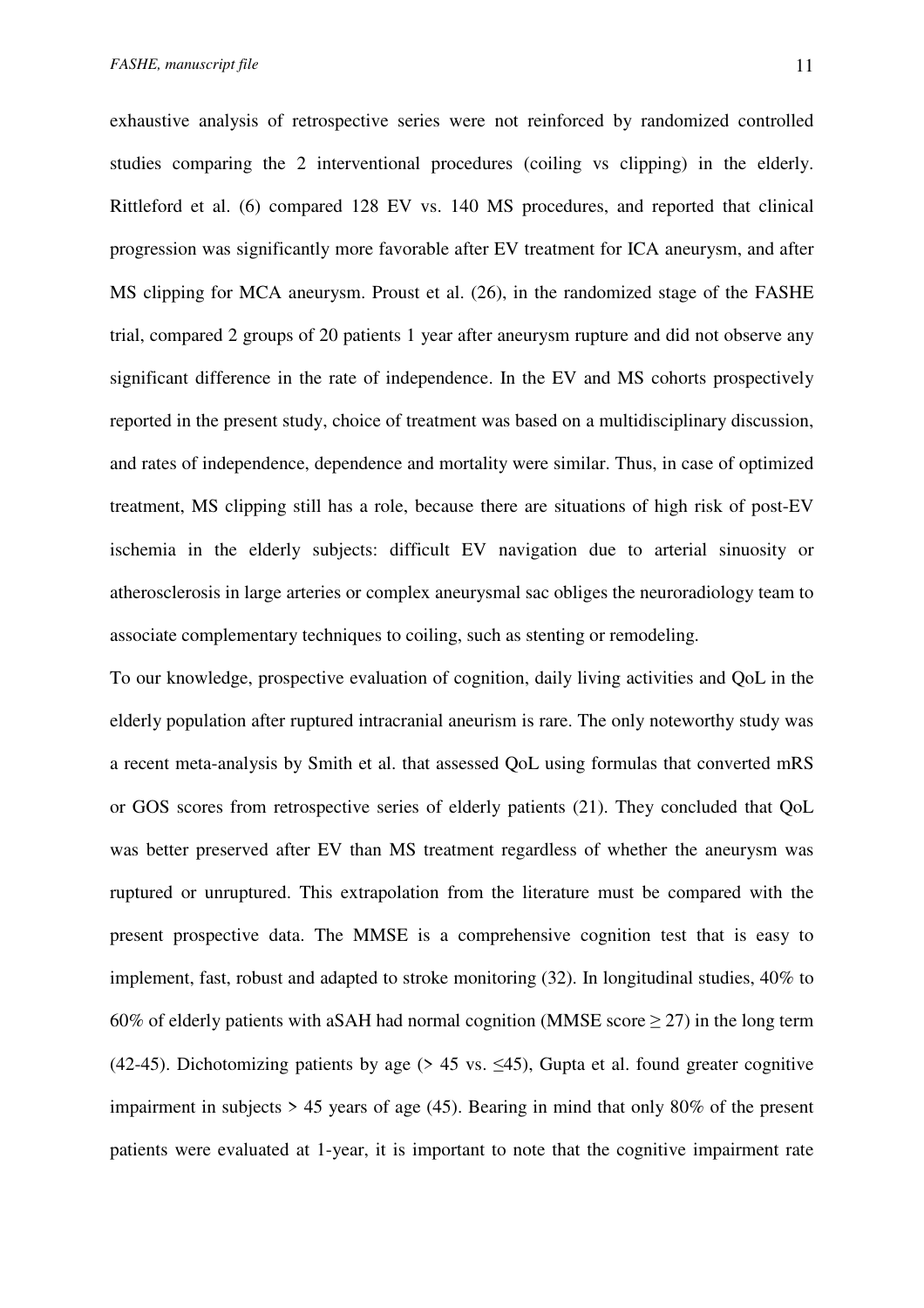(MMSE score <23) in independent patients was between 15% and 20% regardless of treatment procedure. These findings reinforce the usefulness of occlusion of ruptured aneurysm even in elderly patients, as cognitive impairment was no greater than with conservative treatment. Dysautonomia (ADLI and IADL scores) affecting personal hygiene care and also external relations was significantly worse in the MS than in the EV cohort and worse again in the conservative treatment cohort. QoL was generally preserved, with no difference between the EV and MS cohorts, except for emotional functioning and the prevalence of insomnia. In contrast, conservative treatment resulted in significant impairment of QoL compared with the interventional arms. Finally, interventional management of ruptured aneurysm in patients over 70 years of age resulted in better preservation of cognitive functions, autonomy and QoL.

The limitations of this prospective multicenter study lay in the clinical differences between the 3 treatment cohorts: the conservative treatment cohort had higher average age and comorbidity score than the other two. Each participating team was free to propose the procedure that seemed the most appropriate. Logically, the distribution of patients was governed by multiple factors: conservative treatment was rarely proposed to patients in good clinical condition at admission (and, as noted above, the mean age and comorbidity score of this group were significantly higher than in EV and MS); MS treatment mainly involved patients with MCA aneurysm, and a majority of patients overall received EV coiling. Given the physiological loss to follow up, functional analysis at 1 year involved only part of the initial population: 146 (47.1%) of the overall cohort for MMSE, 169 (54.5%) for ADLI, and 149 (48.1%) for QoL. The main strong point of our study is that it was the only trial on cognition and QOL after aSAH conducted in such a large sample of patients over 70 years of age; moreover, questionnaires were not self-administered but filled out by specialized research department staff, assisting patients and their relatives. In addition, the neurovascular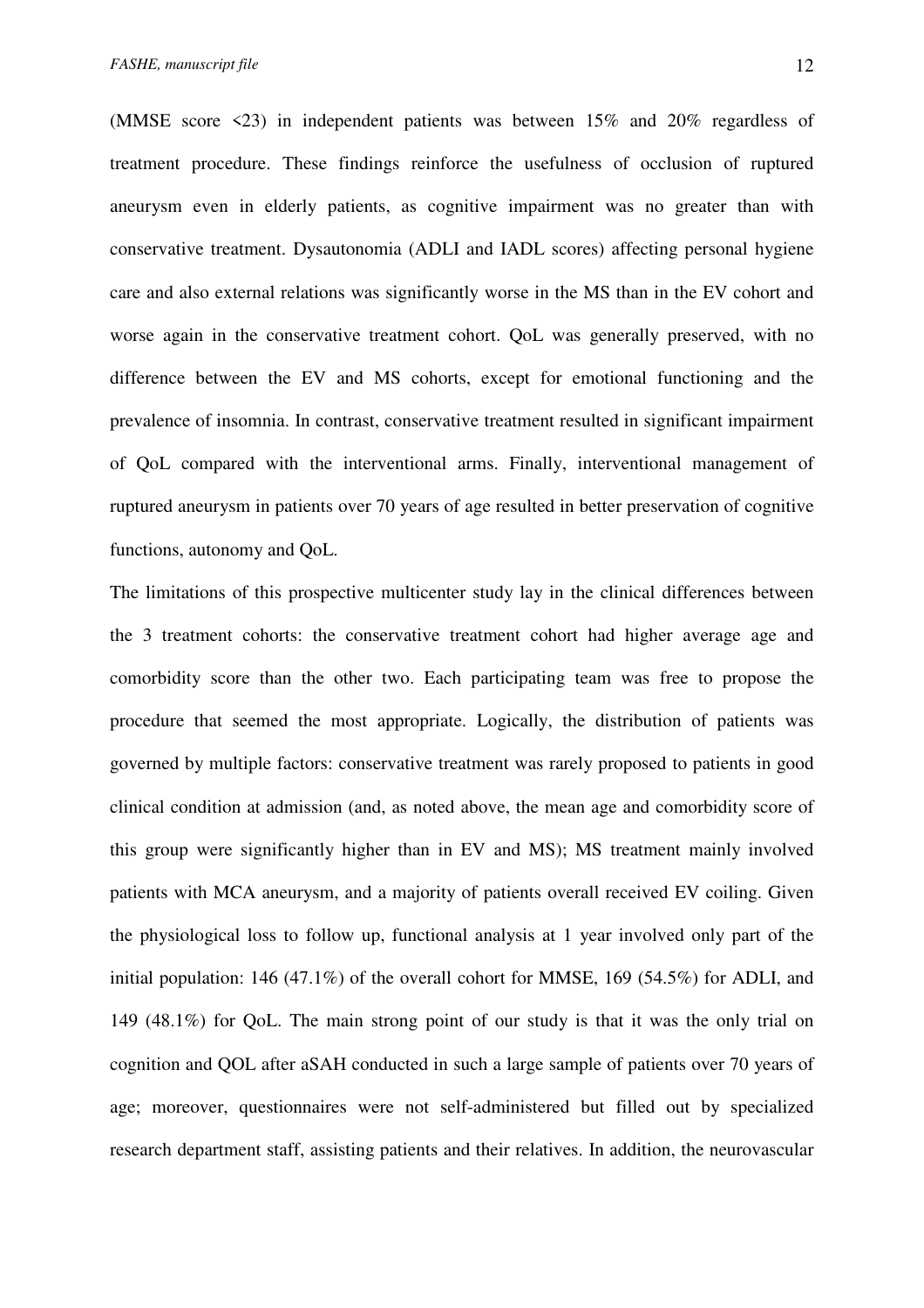team responsible for initial patient care was not involved in this later functional assessment. This is particularly important because, when there is risk of inclusion bias, biases in analysis, data collection and long-term evaluation are reduced by independent investigation and quality control throughout the trial.

#### **Conclusion**

Any ruptured cerebral aneurysm in an elderly patient in good clinical condition at admission should be treated, regardless of the weight of associated comorbidities. On the other hand, patients admitted for severe forms of aSAH should be the object of thorough discussion between the multidisciplinary team and relatives of the patient, because interventional treatment, whether EV or MS, incurs an increased rate of dependence. At 1 year after interventional management of ruptured aneurysm in patients with good initial baseline, cognition, autonomy and QoL were preserved similarly, whichever the occlusion procedure. These results are a useful contribution to the arguments in favor of extending interventional management of aSAH in the elderly population.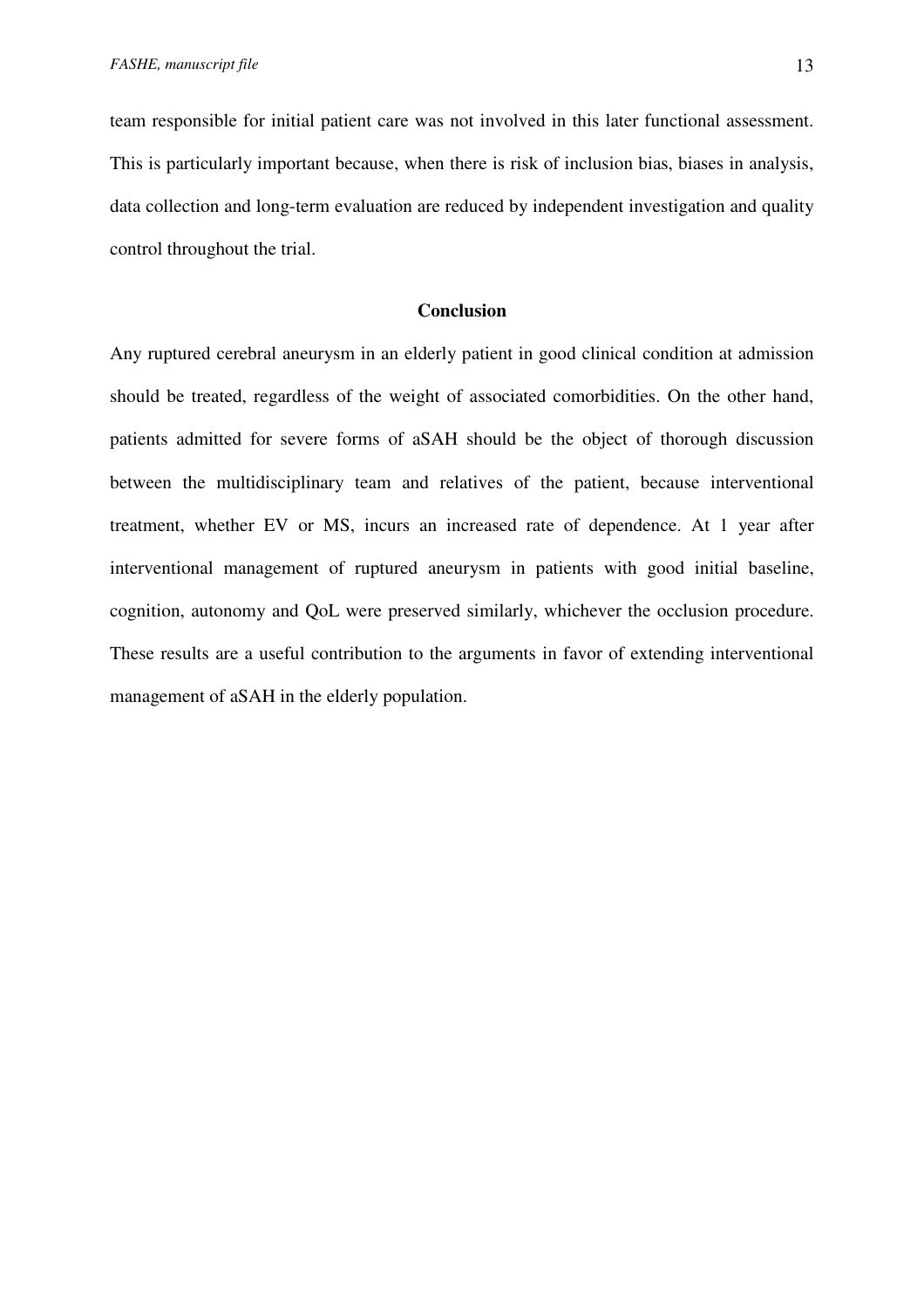# **Contributors Statement**

*Primary authorship* was the responsibility of F. Proust and S. Bracard. J. Bénichou was responsible for all statistical aspects and analysis. K. Lallouche was responsible for data analysis, editing, preparation of Tables and verification.

*Principal investigators* 

François Proust (Rouen University Hospital), Serge Bracard (Nancy University Hospital)

*French Aneurysmal Subarachnoid Hemorrhage in the elderly collaborative group writing committee:* 

François Proust, Serge Bracard, Jean-Paul Lejeune, Laurent Thines, Xavier Morandi, Klaus Mourier, Michel Lonjon, Hélène Cebula, Elsa Magro, Guillaume Penchet, Jacques Bénichou. *Central coordinating team:* 

Karim Lallouche (trial manager), Jacques Bénichou (statistician).

# **Participating centers and investigators (inclusions)**

Lille University Hospitals, Roger Salengro Hospital – Jean-Paul Lejeune, Laurent Thines, Xavier Leclerc, Rabih Aboukais.

Bordeaux University Hospitasl, Pellegrin Hospital – Guillaume Penchet, Jérôme Bergé, Edouard Gimbert, Jean-Rodolphe Vignes.

Rouen University Hospitals, Charles Nicolle – Olivier Langlois, Erick Clavier, Sophie Curey, François Proust.

Rennes University Hospitals, Pontchaillou Hospital– Xavier Morandi, Jean-Yves Gauvrit, Pierre-Jean Lerest.

Nice University Hospitals, Pasteur Hospital – Michel Lonjon, Jacques Sedat.

Dijon University Hospital – Klaus Mourier, Frédéric Ricolfi, Catherine Kao.

Poitiers University Hospital – Benoit Bataille, Jacques Drouinau.

Nancy University Hospital –Thierry Civit, Fabien Rech, Serge Bracard, René Anxionnat.

Caen University Hospital – Evelyne Emery, Patrick Courteoux, Thomas Gaberel.

Lyon University Hospitals, Pierre Wertheimer Hospital– Isabelle Pelissou-Gyuotat, Francis Turiman.

Paris, Kremlin University Hospital – Nozar Aghakani, Philippe David, Pierre Lasjaunias.

Clermont University Hospitals, Gabriel Montpied Hospital – Bernard Irthum, AurélienCoste, Jean Gabrillargues.

Besançon University Hospitals, Jean Minjoz Hospital – Romain Billon-Grand,

Toulouse University Hospitals, Rangueuil Hospital – Jean Christophe Sol, Christophe Cognard.

Marseille University Hospitals, North Hospital – Pierre-Hughes Roche, Anthony Melot, Pierre-Olivier Lévrier.

Grenoble University Hospitals, Michalon Hospital – Emmanuel Gay, Pierre Bessou.

# **Acknowledgments**

# **We are grateful to Richard Medeiros (Medical Editor at Rouen University Hospital) and**

**Mario Ganau (Department of Neurosurgery, Strasbourg University) for copy editing** 

**and critical reviewing the manuscript. Quality control of the FASHE database was** 

**conducted by Karim Lallouche.**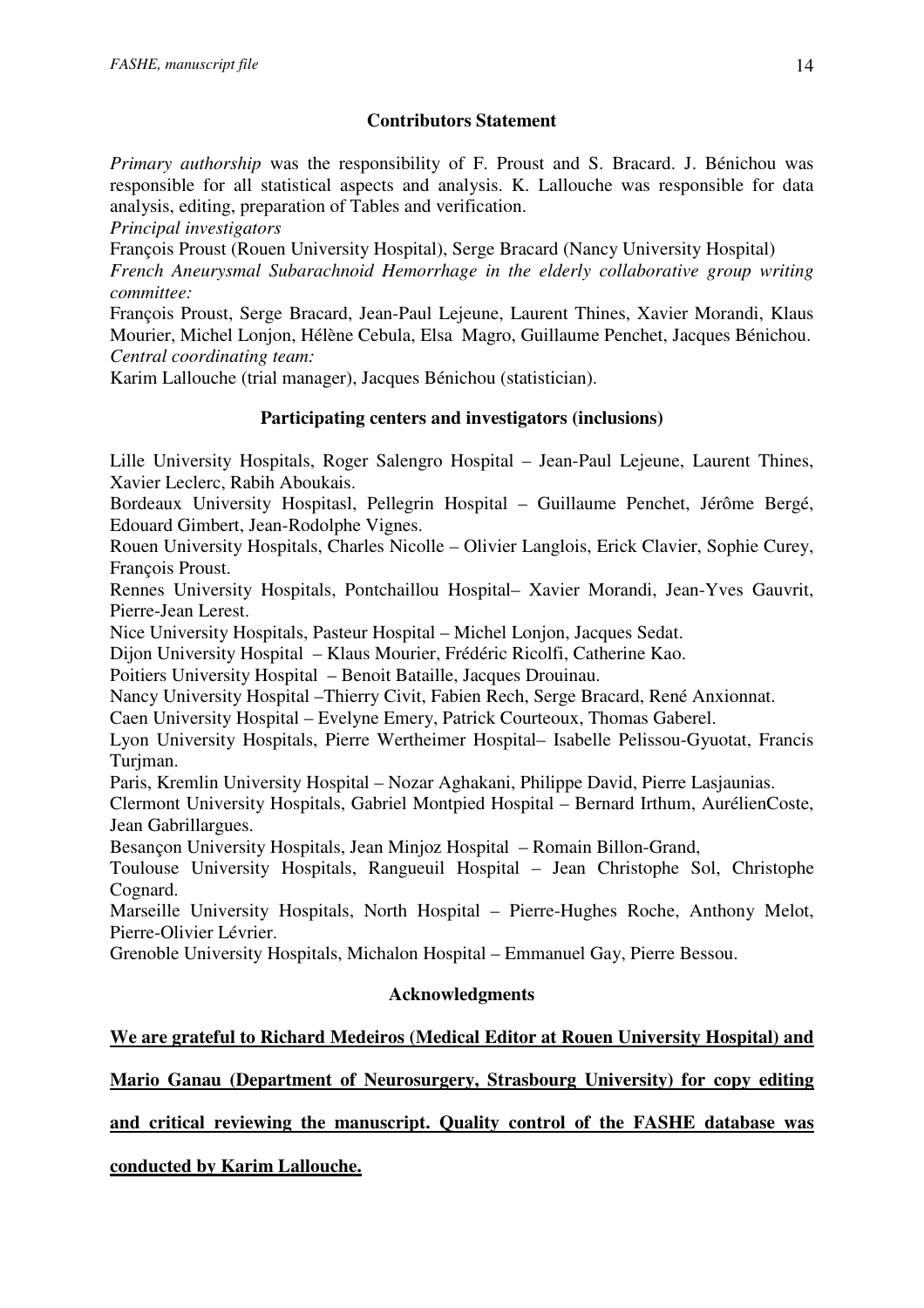## **Disclosures**

None

## **References**

1. Sedat J, Dib M, Lonjon M, Litrico S, Von Langsdorf D, Fontaine D, et al. Endovascular Treatment of Ruptured Intracranial Aneurysms in Patients Aged 65 Years and Older: Follow-Up of 52 Patients After 1 Year. Stroke; a journal of cerebral circulation. 2002;33(11):2620-5.

2. Johansson M, Norback O, Gal G, Cesarini KG, Tovi M, Solander S, et al. Clinical outcome after endovascular coil embolization in elderly patients with subarachnoid hemorrhage. Neuroradiology. 2004;46(5):385-91.

3. Lubicz B, Leclerc X, Gauvrit JY, Lejeune JP, Pruvo JP. Endovascular treatment of ruptured intracranial aneurysms in elderly people. AJNR AmJ Neuroradiol. 2004;25(4):592-5.

4. Bradac GB, Bergui M, Fontanella M. Endovascular treatment of cerebral aneurysms in elderly patients. Neuroradiology. 2005;47(12):938-41.

5. Cai Y, Spelle L, Wang H, Piotin M, Mounayer C, Vanzin JR, et al. Endovascular treatment of intracranial aneurysms in the elderly: single-center experience in 63 consecutive patients. Neurosurgery. 2005;57(6):1096-102.

6. Ryttlefors M, Enblad P, Kerr RS, Molyneux AJ. International subarachnoid aneurysm trial of neurosurgical clipping versus endovascular coiling: subgroup analysis of 278 elderly patients. Stroke; a journal of cerebral circulation. 2008;39(10):2720-6.

7. Scholler K, Massmann M, Markl G, Kunz M, Fesl G, Bruckmann H, et al. Aneurysmal subarachnoid hemorrhage in elderly patients: long-term outcome and prognostic factors in an interdisciplinary treatment approach. Journal of neurology. 2013;260(4):1052- 60.

8. Gizewski ER, Goricke S, Wolf A, Schoch B, Stolke D, Forsting M, et al. Endovascular treatment of intracranial aneurysms in patients 65 years or older: clinical outcomes. AJNR American journal of neuroradiology. 2008;29(8):1575-80.

9. Zhang Y, Wang T, Zhang JH, Zhang J, Qin X. Subarachnoid hemorrhage in old patients in Chongqing China. Acta neurochirurgica Supplement. 2011;110(Pt 1):245-8.

10. Pahl FH, Oliveira MF, Rotta JM. Natural course of subarachnoid hemorrhage is worse in elderly patients. Arq Neuropsiquiatr. 2014;72(11):862-6.

11. Proust F, Gerardin E, Derrey S, Lesveque S, Ramos S, Langlois O, et al. Interdisciplinary treatment of ruptured cerebral aneurysms in elderly patients. Journal of neurosurgery. 2010;112(6):1200-7.

12. Pinsker MO, Gerstner W, Wolf S, Trost HA, Lumenta CB. Surgery and outcome for aneurysmal subarachnoid hemorrhage in elderly patients. Acta NeurochirSuppl. 2002;82:61- 4.

13. Agazzi S, de TN, Uske A, Regli L. Quality of life after aneurysmal subarachnoid hemorrhage in the elderly. CerebrovascDis. 2004;18(2):174-5.

14. Nieuwkamp DJ, Rinkel GJ, Silva R, Greebe P, Schokking DA, Ferro JM. Subarachnoid haemorrhage in patients  $>$  or = 75 years: clinical course, treatment and outcome. Journal of neurology, neurosurgery, and psychiatry. 2006;77(8):933-7.

15. Awan LM, Haroon A, Ahmed M, Majid A, Shabir MA, Niaz A, et al. Aneurysmal subarachnoid haemorrhage: outcome of aneurysm clipping in elderly patients and predictors of unfavourable outcome. J Coll Physicians Surg Pak. 2013;23(5):334-7.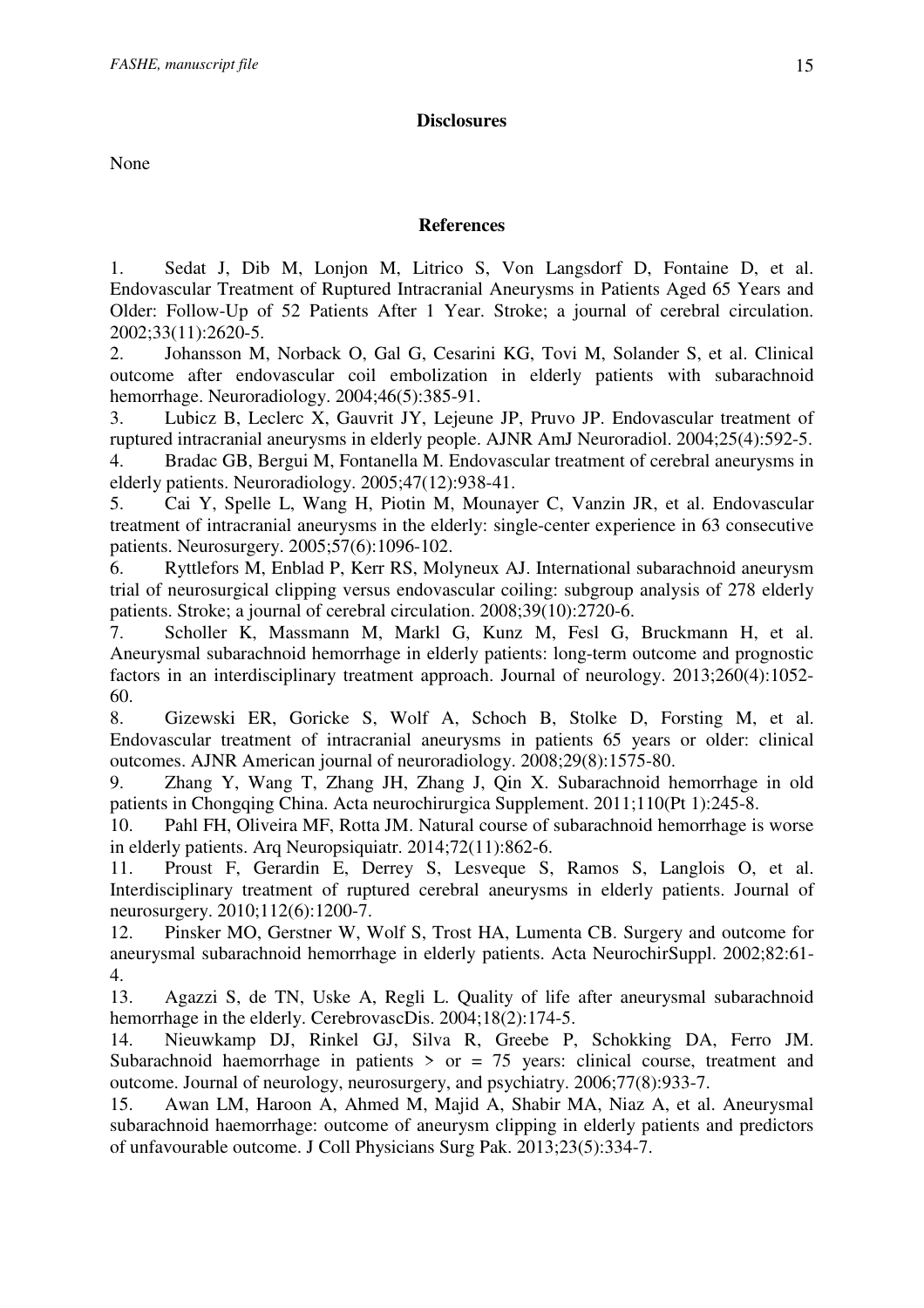16. Park J, Woo H, Kang DH, Kim Y. Critical age affecting 1-year functional outcome in elderly patients aged  $\ge$ /= 70 years with aneurysmal subarachnoid hemorrhage. Acta neurochirurgica. 2014;156(9):1655-61.

17. Fridriksson SM, Hillman J, Saveland H, Brandt L. Intracranial aneurysm surgery in the 8th and 9th decades of life: impact on population-based management outcome. Neurosurgery. 1995;37(4):627-31.

18. Ferch R, Pasqualin A, Barone G, Pinna G, Bricolo A. Surgical management of ruptured aneurysms in the eighth and ninth decades. Acta Neurochir(Wien). 2003;145(6):439- 45.

19. Horiuchi T, Tanaka Y, Hongo K. Surgical treatment for aneurysmal subarachnoid hemorrhage in the 8th and 9th decades of life. Neurosurgery. 2005;56(3):469-75.

20. Horiuchi T, Tsutsumi K, Ito K, Hongo K. Results of clipping surgery for aneurysmal subarachnoid hemorrhage in the ninth and tenth decades of life. J Clin Neurosci. 2014;21(9):1567-9.

21. Smith MJ, Sanborn MR, Lewis DJ, Faught RW, Vakhshori V, Stein SC. Elderly patients with intracranial aneurysms have higher quality of life after coil embolization: a decision analysis. J Neurointerv Surg. 2015;7(12):898-904.

22. Molyneux A, Kerr R, Stratton I, Sandercock P, Clarke M, Shrimpton J, et al. International Subarachnoid Aneurysm Trial (ISAT) of neurosurgical clipping versus endovascular coiling in 2143 patients with ruptured intracranial aneurysms: a randomised trial. Lancet (London, England). 2002;360(9342):1267-74.

23. Molyneux AJ, Kerr RS, Yu LM, Clarke M, Sneade M, Yarnold JA, et al. International subarachnoid aneurysm trial (ISAT) of neurosurgical clipping versus endovascular coiling in 2143 patients with ruptured intracranial aneurysms: a randomised comparison of effects on survival, dependency, seizures, rebleeding, subgroups, and aneurysm occlusion. Lancet (London, England). 2005;366(9488):809-17.

24. Molyneux AJ, Kerr RS, Birks J, Ramzi N, Yarnold J, Sneade M, et al. Risk of recurrent subarachnoid haemorrhage, death, or dependence and standardised mortality ratios after clipping or coiling of an intracranial aneurysm in the International Subarachnoid Aneurysm Trial (ISAT): long-term follow-up. Lancet Neurol. 2009;8(5):427-33.

25. Thomas AJ, Ogilvy CS. ISAT: equipoise in treatment of ruptured cerebral aneurysms? Lancet (London, England). 2014.

26. Proust F, Bracard S, Lejeune JP, Thines L, Leclerc X, Penchet G, et al. A randomized controlled study assessing outcome, cognition, autonomy and quality of life in over 70-yearold patients after aneurysmal subarachnoid hemorrhage. Neuro-Chirurgie. 2018;64(6):395- 400.

27. Teasdale GM, Drake CG, Hunt W, Kassell N, Sano K, Pertuiset B, et al. A universal subarachnoid hemorrhage scale: report of a committee of the World Federation of Neurosurgical Societies. JNeurolNeurosurgPsychiatry. 1988;51(11):1457.

28. Charlson ME, Pompei P, Ales KL, MacKenzie CR. A new method of classifying prognostic comorbidity in longitudinal studies: development and validation. J Chronic Dis. 1987;40(5):373-83.

29. Fisher CM, Kistler JP, Davis JM. Relation of cerebral vasospasm to subarachnoid hemorrhage visualized by computerized tomographic scanning. Neurosurgery. 1980;6(1):1-9.

30. van Swieten JC, Koudstaal PJ, Visser MC, Schouten HJ, van GJ. Interobserver agreement for the assessment of handicap in stroke patients. Stroke; a journal of cerebral circulation. 1988;19(5):604-7.

31. Crum RM, Anthony JC, Bassett SS, Folstein MF. Population-based norms for the Mini-Mental State Examination by age and educational level. Jama. 1993;269(18):2386-91.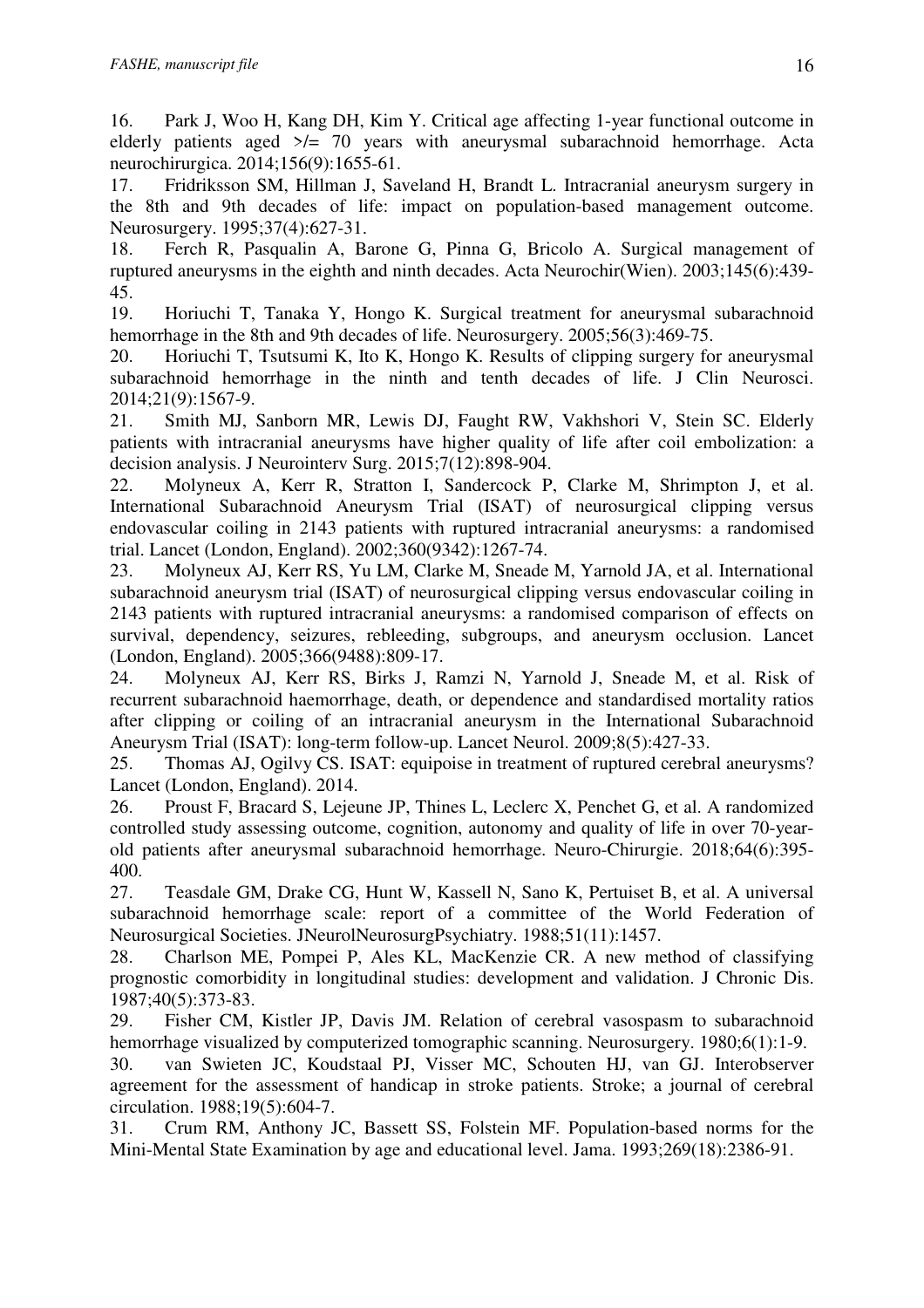32. Godefroy O, Fickl A, Roussel M, Auribault C, Bugnicourt JM, Lamy C, et al. Is the Montreal Cognitive Assessment superior to the Mini-Mental State Examination to detect poststroke cognitive impairment? A study with neuropsychological evaluation. Stroke; a journal of cerebral circulation. 2011;42(6):1712-6.

33. Katz S, Downs TD, Cash HR, Grotz RC. Progress in development of the index of ADL. Gerontologist. 1970;10(1):20-30.

34. Lawton MP, Brody EM. Assessment of older people: self-maintaining and instrumental activities of daily living. Gerontologist. 1969;9(3):179-86.

35. Aaronson NK, Ahmedzai S, Bergman B, Bullinger M, Cull A, Duez NJ, et al. The European Organization for Research and Treatment of Cancer QLQ-C30: a quality-of-life instrument for use in international clinical trials in oncology. J Natl Cancer Inst. 1993;85(5):365-76.

36. Sadamasa N, Koyanagi M, Fukuda H, Chin M, Handa A, Yamagata S. Is aneurysm repair justified for the patients aged 80 or older after aneurysmal subarachnoid hemorrhage? J Neurointerv Surg. 2014;6(9):664-6.

37. Yano S, Hamada J, Kai Y, Todaka T, Hara T, Mizuno T, et al. Surgical indications to maintain quality of life in elderly patients with ruptured intracranial aneurysms. Neurosurgery. 2003;52(5):1010-5.

38. Karamanakos PN, Koivisto T, Vanninen R, Khallaf M, Ronkainen A, Parviainen I, et al. The impact of endovascular management on the outcome of aneurysmal subarachnoid hemorrhage in the elderly in eastern Finland. Acta neurochirurgica. 2010;152(9):1493-502.

39. Ryttlefors M, Howells T, Ronne-Engstrom E, Nilsson P, Enblad P. Neurointensive care is justified in elderly patients with severe subarachnoid hemorrhage--an outcome and secondary insults study. Acta neurochirurgica. 2010;152(2):241-9; discussion 9.

40. Sedat J, Dib M, Rasendrarijao D, Fontaine D, Lonjon M, Paquis P. Ruptured intracranial aneurysms in the elderly: epidemiology, diagnosis, and management. Neurocrit Care. 2005;2(2):119-23.

41. Gu DQ, Zhang X, Luo B, Long XA, Duan CZ. Impact of ultra-early coiling on clinical outcome after aneurysmal subarachnoid hemorrhage in elderly patients. Academic radiology. 2012;19(1):3-7.

42. Saciri BM, Kos N. Aneurysmal subarachnoid haemorrhage: outcomes of early rehabilitation after surgical repair of ruptured intracranial aneurysms. Journal of neurology, neurosurgery, and psychiatry. 2002;72(3):334-7.

43. King JT, Jr., DiLuna ML, Cicchetti DV, Tsevat J, Roberts MS. Cognitive functioning in patients with cerebral aneurysms measured with the mini mental state examination and the telephone interview for cognitive status. Neurosurgery. 2006;59(4):803-10; discussion 10-1.

44. Barth M, Thome C, Schmiedek P, Weiss C, Kasuya H, Vajkoczy P. Characterization of functional outcome and quality of life following subarachnoid hemorrhage in patients treated with and without nicardipine prolonged-release implants. Journal of neurosurgery. 2009;110(5):955-60.

45. Gupta SK, Chhabra R, Mohindra S, Sharma A, Mathuriya SN, Pathak A, et al. Longterm outcome in surviving patients after clipping of intracranial aneurysms. World neurosurgery. 2014;81(2):316-21.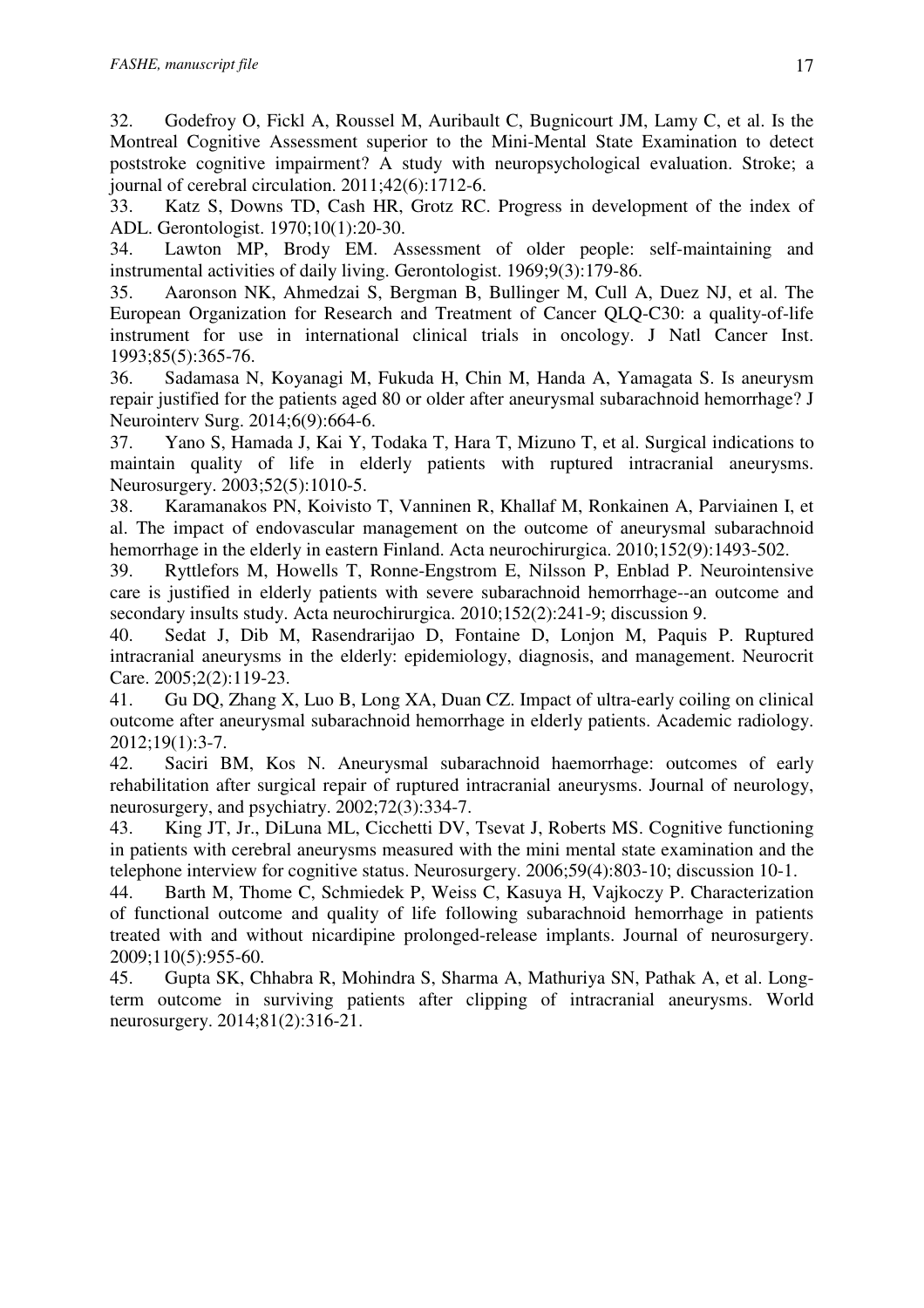**Figure 1. At 12 months, ratios of independence, dependence and mortality according to endovascular occlusion (EV), microsurgical clipping (MS) or conservative approach.** 



# **A. WFNS I-III.**

## **B. WFNS IV.**



**Legends**. Cons., conservative; EV, endovascular; LOF, loss of follow-up; MS, microsurgical; WFNS, world federation of neurological surgeons.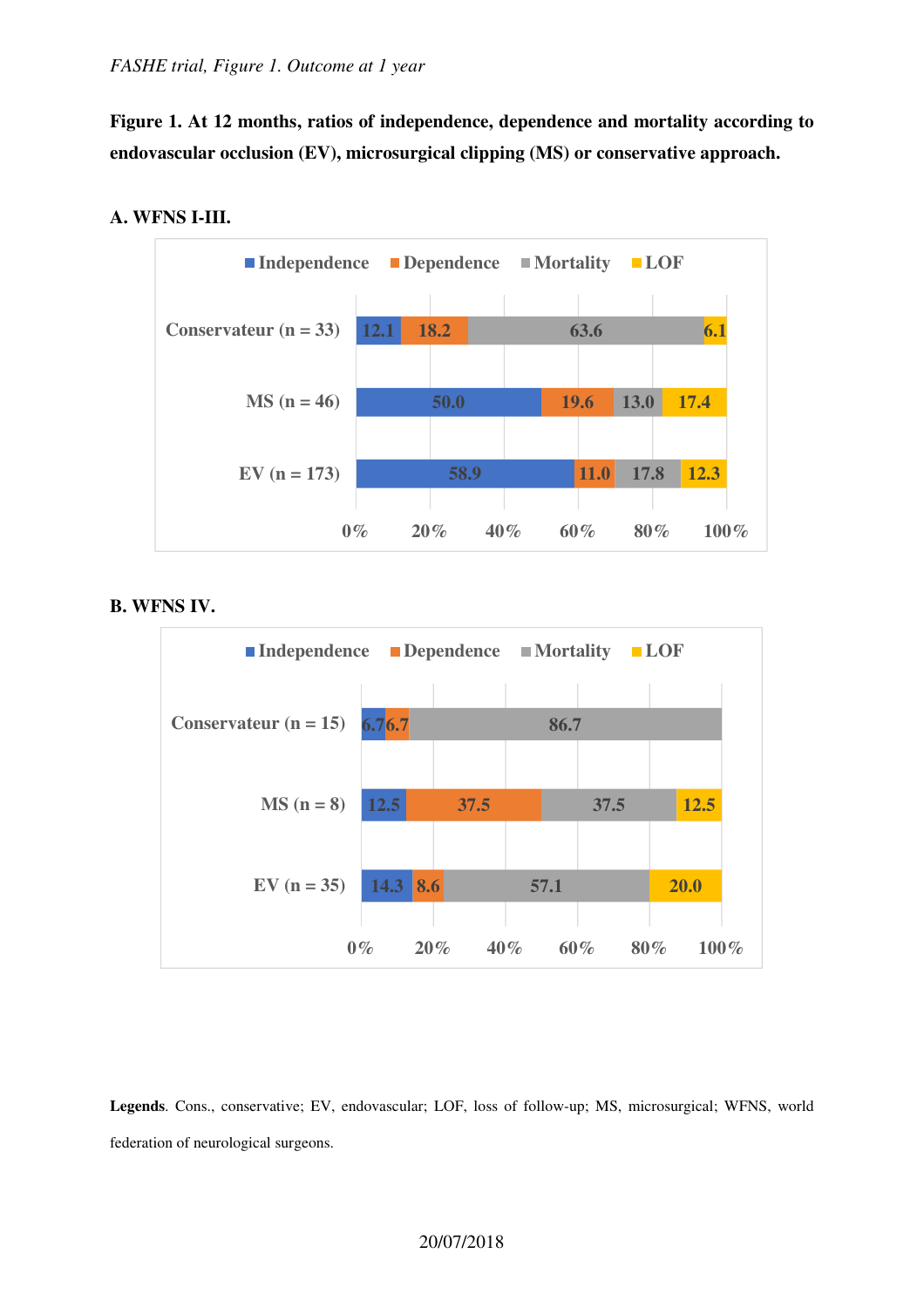| <b>Variables</b>                  | <b>Endovascular (EV)</b><br>$n = 208(67.1\%)$<br>$[95\% \text{ CI}]$ | Microsurgical (MS)<br>$n = 54(17.4\%)$<br>$[95\% \text{ CI}]$ | <b>Conservative</b><br>$n = 48(15.5\%)$<br>$[95\% \text{ CI}]$ | <b>Total</b><br>$n = 310 (100\%)$<br>$[95\% \text{ CI}]$ |
|-----------------------------------|----------------------------------------------------------------------|---------------------------------------------------------------|----------------------------------------------------------------|----------------------------------------------------------|
|                                   |                                                                      |                                                               |                                                                |                                                          |
| <b>Sex ratio F/M</b>              | 4.2(168/40)                                                          | 8(48/6)                                                       | 7(42/6)                                                        | 4.9 (258/52)                                             |
| Age (years) $*$                   | $77.2 \pm 4.7$ [76.5-77.8]                                           | $76.1 \pm 3.9$ [75-77.1]                                      | $82.9 \pm 5.3$ [81.4-84.5]                                     | $77.9 \pm 5.1$ [77.3-78.4]                               |
| <b>Educational level</b>          |                                                                      |                                                               |                                                                |                                                          |
| <b>Primary school</b>             | 63(30.3)                                                             | 19(35.2)                                                      | 24(50)                                                         | 106(34.2)                                                |
| <b>Secondary school</b>           | 73(35.1)                                                             | 18 (33.3)                                                     | 17(35.4)                                                       | 108 (34.8)                                               |
| <b>Vocational training</b>        | 18(8.7)                                                              | 10(18.5)                                                      | 2(4.2)                                                         | 30(9.7)                                                  |
| <b>University</b>                 | 25(12)                                                               | 5(9.3)                                                        | 1(2.1)                                                         | 31(10)                                                   |
| <b>NA</b>                         | 29 (13.9)                                                            | 2(3.7)                                                        | 4(8.3)                                                         | 35(11.3)                                                 |
| Charlson score †<br>(comorbidity) | $4 \pm 1.4$ [3.8-4.2]                                                | $3.7 \pm 1.2$ [3.4-4]                                         | $4.5 \pm 1.2$ [4.1-4.9]                                        | $4 \pm 1.4$ [3.9-4.2]                                    |
| <b>Vascular risk factors</b>      |                                                                      |                                                               |                                                                |                                                          |
| <b>Smoking 1</b>                  | 143 (68.8)                                                           | 47 (87)                                                       | 37(77.1)                                                       | 227(73.2)                                                |
| Smoking 2/3                       | 51(24.5)/12(5.8)                                                     | 5(9.3)/2(3.7)                                                 | 10(20.8)/1(2.1)                                                | 66(21.3)/15(4.8)                                         |
| Cholest. > 5 mmol/l               | 48 (20.4)                                                            | 11(20)                                                        | 13(27.1)                                                       | 72(23.3)                                                 |
| HT, diast. $> 90$ mmHg $\ddagger$ | 79 (34.7)                                                            | 43 (57.3)                                                     | 27(56.3)                                                       | 149 (42.5)                                               |
| Alcohol, > 3 glasses/d.           | 6(2.9)                                                               | 2(3.7)                                                        | 0(0)                                                           | 8(2.6)                                                   |
| <b>WFNS</b> classification        |                                                                      |                                                               |                                                                |                                                          |
| WFNS I (GCS 15)                   | 96(46.2)                                                             | 21(38.9)                                                      | 12(25)                                                         | 129(41.6)                                                |
| <b>WFNS II (GCS 13-14)</b>        | 61(29.3)                                                             | 18(33.3)                                                      | 16(33.3)                                                       | 95(30.7)                                                 |
| <b>WFNS III (deficit)</b>         | 16(7.7)                                                              | 7(13)                                                         | 5(10.4)                                                        | 28(9)                                                    |
| <b>WFNS IV (GCS 7-12)</b>         | 35(16.8)                                                             | 8(14.8)                                                       | 15(31.3)                                                       | 58 (18.7)                                                |
| <b>SAH</b> on CT scan             |                                                                      |                                                               |                                                                |                                                          |
| Fisher 0                          | 3(1.4)                                                               | 1(1.9)                                                        | 1(2)                                                           | 5(1.6)                                                   |
| <b>Fisher 1</b>                   | 21(10.1)                                                             | 3(5.5)                                                        | 3(6.1)                                                         | 27(8.7)                                                  |
| Fisher 2                          | 51(24.5)                                                             | 8(14.8)                                                       | 6(12.5)                                                        | 65(21)                                                   |
| <b>Fisher 3</b>                   | 96(46.2)                                                             | 25(46.3)                                                      | 27(56.5)                                                       | 148 (47.7)                                               |
| <b>Fisher 4</b>                   | 37(17.8)                                                             | 17(31.5)                                                      | 11(22.9)                                                       | 65(21)                                                   |
| <b>Ruptured IA location §</b>     |                                                                      |                                                               |                                                                |                                                          |
| <b>ACA</b>                        | 102(49.1)                                                            | 11(20.4)                                                      | 23(48)                                                         | 136 (43.9)                                               |
| <b>MCA</b>                        | 21(10.1)                                                             | 32(59.3)                                                      | 10(20.8)                                                       | 63(20.3)                                                 |
| <b>ICA</b>                        | 61(29.3)                                                             | 9(16.7)                                                       | 10(20.8)                                                       | 80(25.8)                                                 |
| <b>VBA</b>                        | 24(11.5)                                                             | 2(3.6)                                                        | 5(10.4)                                                        | 31(10)                                                   |
| <b>Ruptured IA size</b>           |                                                                      |                                                               |                                                                |                                                          |
| <b>Diameter</b>                   | $7.3 \pm 6.6$ [6.4-8.2]                                              | $6.7 \pm 5.5$ [5.1-8.2]                                       | $7.6 \pm 6.3$ [5.7-9.4]                                        | $7.2 \pm 6.4$ [6.5-8]                                    |
| $Neck \leq 4$ mm                  | 153 (74.6)                                                           | 37(68.5)                                                      | 29(60.4)                                                       | 219 (71.3)                                               |
| <b>Multiple IA</b>                | 40(19.9)                                                             | 8(15.1)                                                       | 5(10.6)                                                        | 53 (17.6)                                                |
|                                   |                                                                      |                                                               |                                                                |                                                          |

# **Table 1. Baseline characteristics of elderly patients (≥ 70 years old) with ruptured IA (n = 310).**

Legends. ACA, anterior cerebral artery; Cholest., total cholesterol; diast., diastolic; IA, intracranial aneurysm; CI, confidence interval; ICA, internal carotid artery; GCS, Glasgow coma scale; HT, hypertension (diastolic > 90 mmHg); MCA, middle cerebral artery; Smoking 1: never smoking, 2: occasional smoking, 3: > 5 cigarettes/day; VBA, vertebrobasilar artery; WFNS, World Federation of Neurological Surgeons.

\* Significant difference in mean age between the 3 cohorts [F ratio =  $34.2$ , p  $\leq 0.0001$ ].

† Significant difference in Charlson score between the 3 cohorts [F ratio = 4.15, p = 0.0016].

 $\ddagger$  Significant difference in HT between the 3 cohorts  $[\chi^2 = 10.4, p = 0.0056]$ .

§ Significant difference in aneurysm location between the 3 cohorts  $[\chi^2 = 28.2, p \le 0.0001]$ .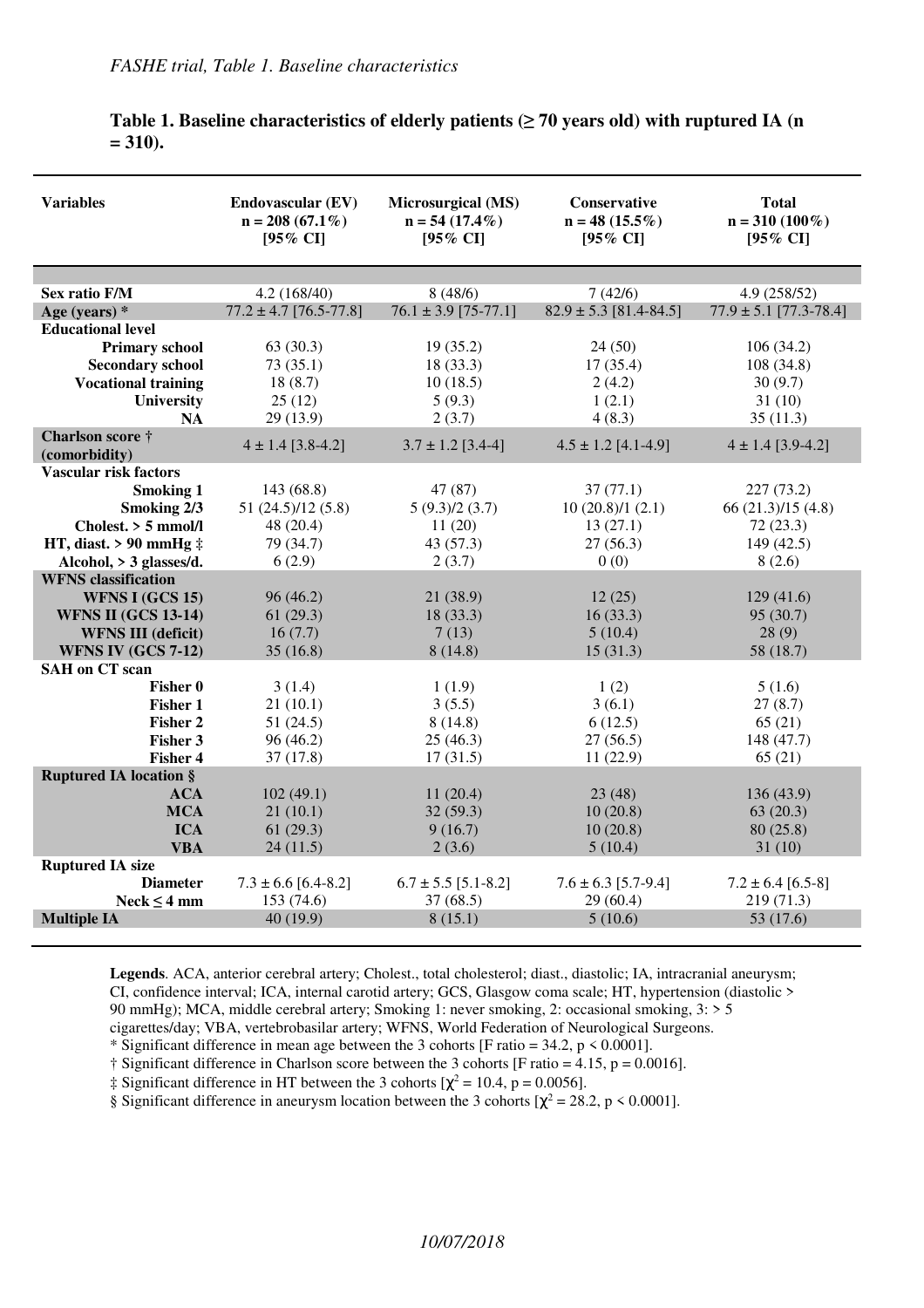| Table 2. Outcome of elderly patients ( $\geq 70$ years old) with ruptured IA (n = 310), |  |
|-----------------------------------------------------------------------------------------|--|
| according to mRS score.                                                                 |  |

| <b>Outcome</b>             |           | <b>Discharge</b>      |           | 2 months |           | 6 months |                | 12 months      |
|----------------------------|-----------|-----------------------|-----------|----------|-----------|----------|----------------|----------------|
|                            | $n(\%)$   |                       | $n\ (\%)$ |          | $n(\%)$   |          | $n(\%)$        |                |
| <b>WFNS</b>                | $I-III$   | IV                    | $I-III$   | IV       | $I-III$   | IV       | $I-III$        | IV             |
|                            |           |                       |           |          |           |          |                |                |
| Lost to                    |           |                       |           |          |           |          |                |                |
| follow-up                  | 1(0.2)    | $\pmb{\theta}$        | 11(4.4)   | 2(2.9)   | 19(7.5)   | 6(10.3)  | 30(11.8)       | 11(19)         |
| No data                    | 0         | $\boldsymbol{\theta}$ | 8(3.2)    | 1(1.5)   | 13(5.1)   | 1(1.8)   | $\pmb{\theta}$ | $\pmb{\theta}$ |
|                            |           |                       |           |          |           |          |                |                |
| $mRS$ <sub>0</sub>         | 18(7.2)   | $\boldsymbol{0}$      | 38(15.1)  | 1(1.7)   | 50(19.8)  | 0(0)     | 60(23.8)       | 2(3.5)         |
| $mRS$ 1                    | 38(15.1)  | 1(1.7)                | 49 (19.4) | 0(0)     | 48(19.1)  | 5(8.6)   | 48(19.1)       | 4(6.9)         |
| mRS <sub>2</sub>           | 40(15.9)  | 1(1.7)                | 38(15.1)  | 4(6)     | 31(12.3)  | 2(3.4)   | 25(9.9)        | 0(0)           |
| $mRS$ 0-2<br>(Independent) | 96(38.2)  | 2(3.4)                | 125(49.6) | 5(7.7)   | 129(51.2) | 7(12)    | 133(52.8)      | 6(10.3)        |
|                            |           |                       |           |          |           |          |                |                |
| mRS 3                      | 57(22.7)  | 9(15.5)               | 24(9.5)   | 8(13.8)  | 19(7.5)   | 3(5.2)   | 17(6.8)        | 4(6.9)         |
| mRS 4                      | 34(13.6)  | 11(19)                | 22(8.7)   | 8(13.8)  | 14(5.6)   | 3(5.2)   | 12(4.8)        | 0(0)           |
| mRS 5                      | 27(10.8)  | 12(20.7)              | 22(8.7)   | 5(8.6)   | 6(2.4)    | 5(8.6)   | 4(1.6)         | 2(3.5)         |
| $mRS$ 3-5<br>(Dependent)   | 118(47.1) | 32(55.2)              | 68 (26.9) | 21(36.4) | 39(15.5)  | 11(19)   | 33(13.2)       | 6(10.3)        |
|                            |           |                       |           |          |           |          |                |                |
| $mRS$ $6$                  |           |                       |           |          |           |          |                |                |
| (Mortality)                | 37(14.7)  | 24(41.4)              | 40(15.9)  | 29(50)   | 52(20.7)  | 33(56.9) | 56(22.2)       | 35(60.4)       |
|                            |           |                       |           |          |           |          |                |                |
| <b>Total</b>               | 252 (100) | 58 (100)              | 252 (100) | 58 (100) | 252 (100) | 58 (100) | 252 (100)      | 58 (100)       |

**Key**. IA, intracranial aneurysm; mRS, modified Rankin Score; WFNS, World Federation of Neurological Surgeons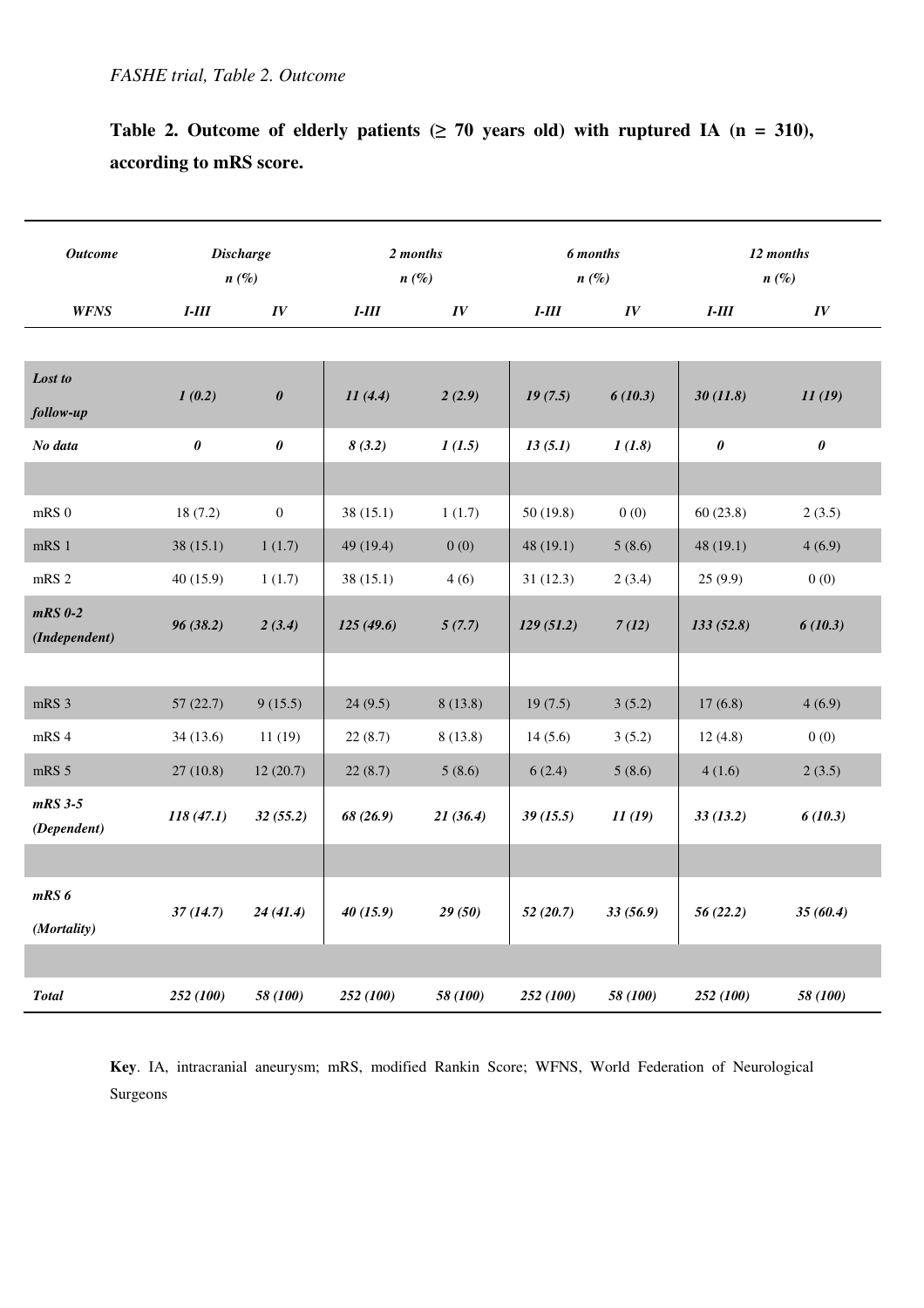| <b>Causes</b>              | <b>Endovascular</b><br>$n = 208$<br>$\mathbf{n}(\%)$ | <b>Microsurgical</b><br>$n = 54$<br>$\mathbf{n}(\%)$ | <b>Conservative</b><br>$n = 48$<br>$\mathbf{n}(\%)$ |
|----------------------------|------------------------------------------------------|------------------------------------------------------|-----------------------------------------------------|
| $SAH*$                     | 40(19.2)                                             | 7(13)                                                | 18(37.5)                                            |
| <b>Procedural events</b>   |                                                      |                                                      |                                                     |
| Hemorr.                    | 1(0.5)                                               | 1(1.9)                                               |                                                     |
| <b>Ischemia</b>            | 9(4.3)                                               | 7(13)                                                |                                                     |
| Post-procedural rebleeding | 3(1.5)                                               | 1(1.9)                                               | 12(25)                                              |
| Non-procedural ischemia    | 34 (16.3)                                            | 12(22.1)                                             | 5(10.4)                                             |
| <b>Hydrocephalus</b>       | 28(13.5)                                             | 4(7.2)                                               | 3(6.3)                                              |
| <b>Infection</b>           |                                                      |                                                      |                                                     |
| Lung                       | 13(6.3)                                              | 1(1.9)                                               | 5(10.4)                                             |
| <b>Ventriculitis</b>       | 1(0.5)                                               |                                                      |                                                     |
| <b>Other</b>               | 2(1)                                                 |                                                      |                                                     |
| Hyponatremia               | 1(0.5)                                               |                                                      |                                                     |
| Cardiopathy                | 1(0.5)                                               |                                                      | 1(2.1)                                              |
|                            |                                                      |                                                      |                                                     |
| TOTAL                      | 134 (64.1)                                           | 33(61.1)                                             | 44 (91.7)                                           |

# **Table 3. At discharge, causes of morbidity and mortality (mRS > 2) in 310 elderly patients (≥ 70 years) according to aneurysm treatment procedure.**

**Legends**. Hemorr., hemorrhagic; SAH, subarachnoid hemorrhage.

\*, Significant difference in SAH ratio between the 3 cohorts [Pearson's  $\chi^2$  test, F ratio = 10.3, p = 0.0055].